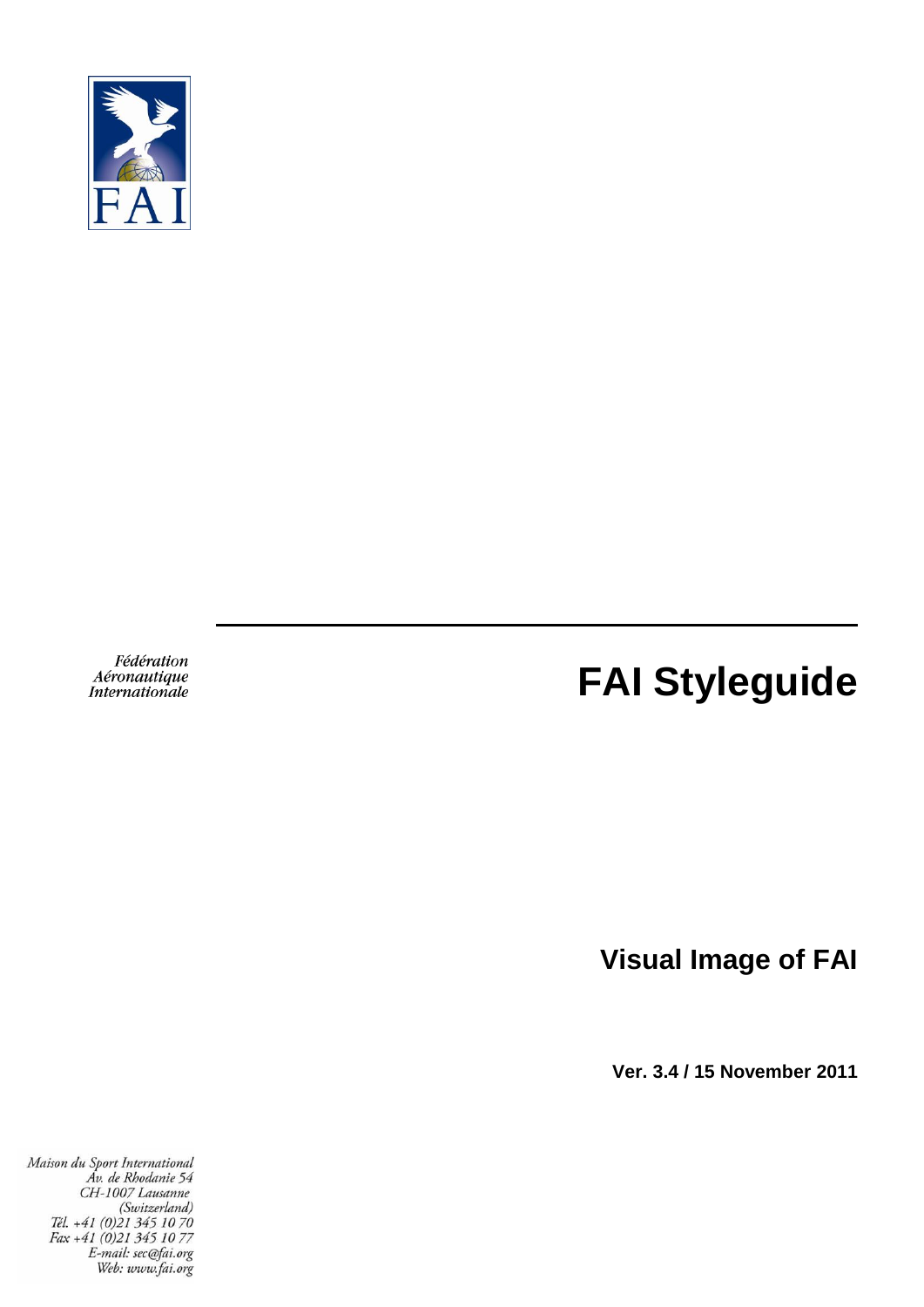# **INTRODUCTION**

This document is the paper version of the FAI StyleGuide available at:

# http://www.fai.org/about-fai/fai-branding

# **CONTENT**

|    |                                                         | 3                                  |
|----|---------------------------------------------------------|------------------------------------|
|    | 1. Instructions<br>1.1.<br>1.2.<br>1.3.<br>1.4.<br>1.5. | 4<br>4<br>6<br>$\overline{7}$<br>8 |
|    |                                                         | 9                                  |
|    |                                                         | 11                                 |
|    |                                                         | 13                                 |
|    | 5. FAI Competition Logos<br>5.3.                        | 16<br>19<br>20                     |
|    |                                                         | 22                                 |
|    |                                                         | 24                                 |
| 8. | <b>Miscellaneous</b><br>8.1.                            | 26<br>28                           |
|    |                                                         | 29                                 |
|    |                                                         | 30                                 |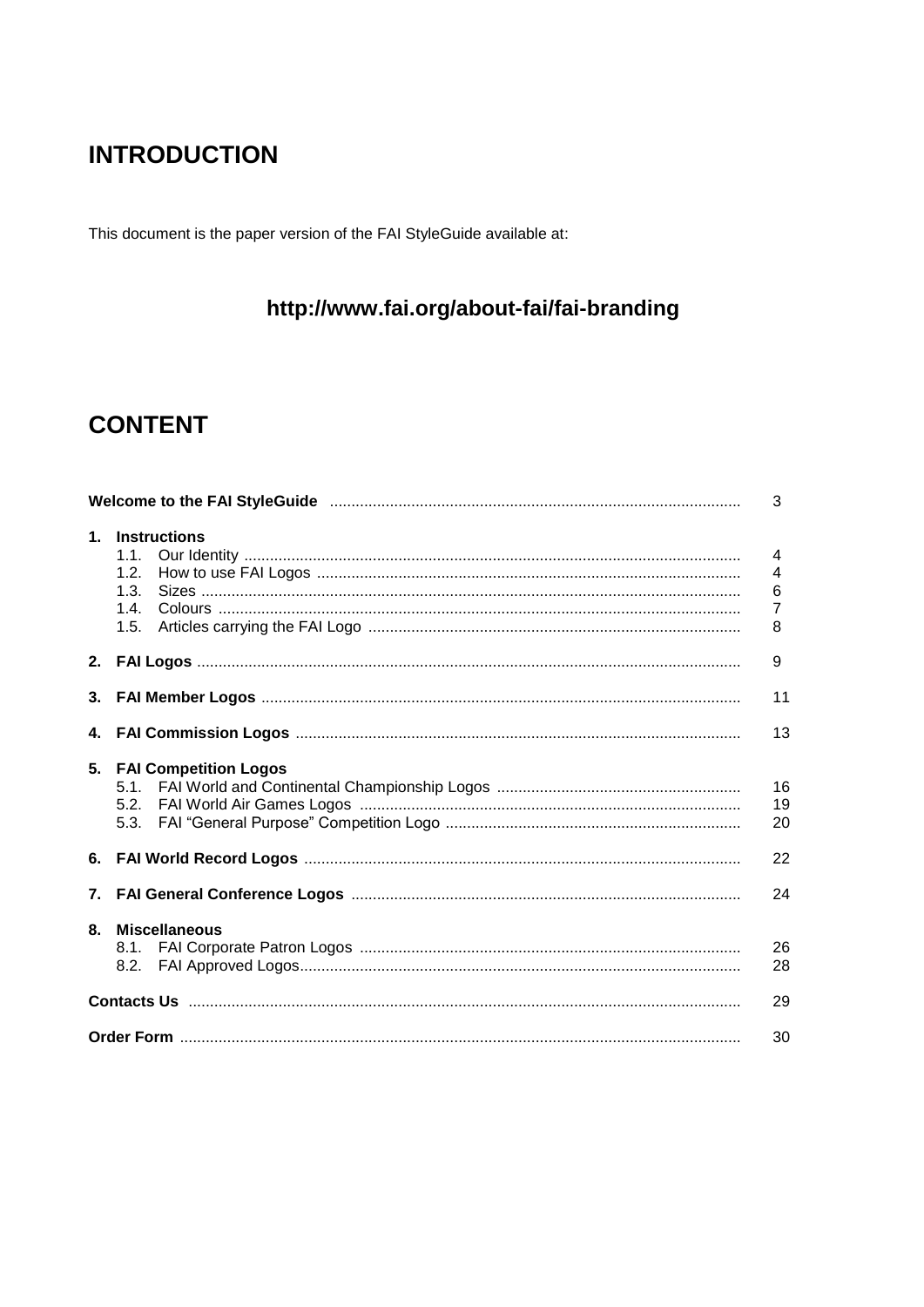# **Welcome to the FAI StyleGuide**

The FAI StyleGuide contains instructions designed to ensure standardized use of the graphical elements that make up the visual image of the FAI. It is only through the rigorous enforcement of our visual identity in all documents and publications relating to FAI activities and competitions that we will succeed in reinforcing the FAI's image as a strong, reliable and unified organization.

#### **Use of any elements of FAI's graphical identity must therefore comply with the criteria laid down in these instructions.**

To allow easy and quick consultation of the on-line FAI StyleGuide, only low-resolution images have been published on the following pages : **Their reproduction by « copy and paste » is not authorized.**

#### **If you wish to make use of a logo**

.

on one of the following pages, we invite you please :

- 1. **To read the "Conditions of use" of the desired logo** and check whether the intended use is authorized.
- 2. **To read carefully the "Instructions"** section of the FAI StyleGuide.
- 3. **To submit your logo request** by using the [on-line order form.](http://www.fai.org/about-fai/fai-branding/57-fai/34923-order-form-for-fai-logos)

As soon as your request has been authorized by FAI, the required graphical element(s) will be sent to you by email in their high-resolution version. You should receive them within a few days.

If you have any questions or doubts concerning the use of FAI Logos, we kindly ask you to explain your request, or to transmit the document which is giving you problems, by e-mail (see ["Contact us"](http://www.fai.org/contact-us) page). We thank you in advance for your cooperation.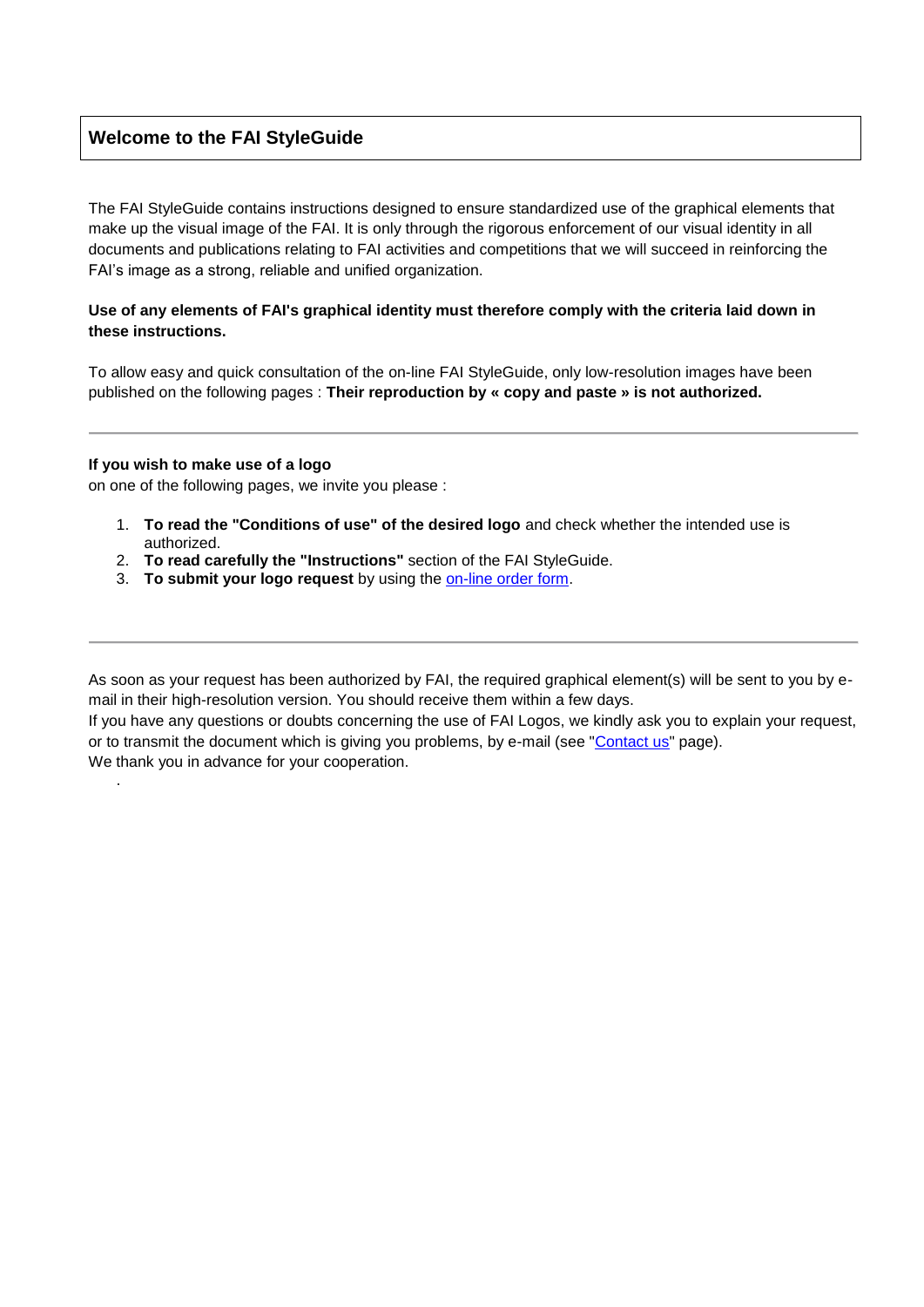# **1. Instructions**

#### **1.1 Our Identity**

### **The logotype of the FAI is the FAI's official hallmark.**

As such it indicates intellectual property belonging to FAI. It can therefore only be used for purposes or for events that are expressly approved or sanctioned by FAI.

This logo was created to provide a unifying symbol, a graphical representation of community, harmony and balance. Conserving the best elements of the traditional symbol of an eagle grasping the Earth used in previous FAI logos, the current visual image meets the modern requirements of a future-oriented and ambitious federation. The symbol is confident and dynamic, and projects the prestige of a long tradition.

The basic colours used for the FAI logotype are blue and gold. Blue symbolises the sky, the vast arena in which we fly. It evokes feelings of calm serenity, and inspires dreams of freedom such as those that motivated the great aviation pioneers, who needed courage, determination, creativity and inspiration to achieve their objectives. As for gold, this colour conjures up the prestige of FAI, the dynamism of air sports and the link with technology. Black-and-white and outline versions of the logo have also been provided for cases in which the use of the basic colours is not possible for technical or financial reasons.

**The logotype, the name "Fédération Aéronautique Internationale" and the abbreviation "FAI" are the exclusive properties of the FAI, and are therefore protected by copyright.** Any improper or unauthorized use of these graphical elements that brings prejudice or discredit to FAI will not be tolerated.

# **1.2 How to use FAI Logos**

As the FAI logotypes are our shared distinctive symbols throughout the world, it is essential that everyone should recognize them immediately. Therefore, **any variation from the original designs is absolutely prohibited.**

It is vital to preserve the design of all FAI logotypes, not to separate their constituent elements and to respect the spacing and proportions as laid down in these instructions. You will find portrayed below a few examples of things to avoid in order to keep our identity intact.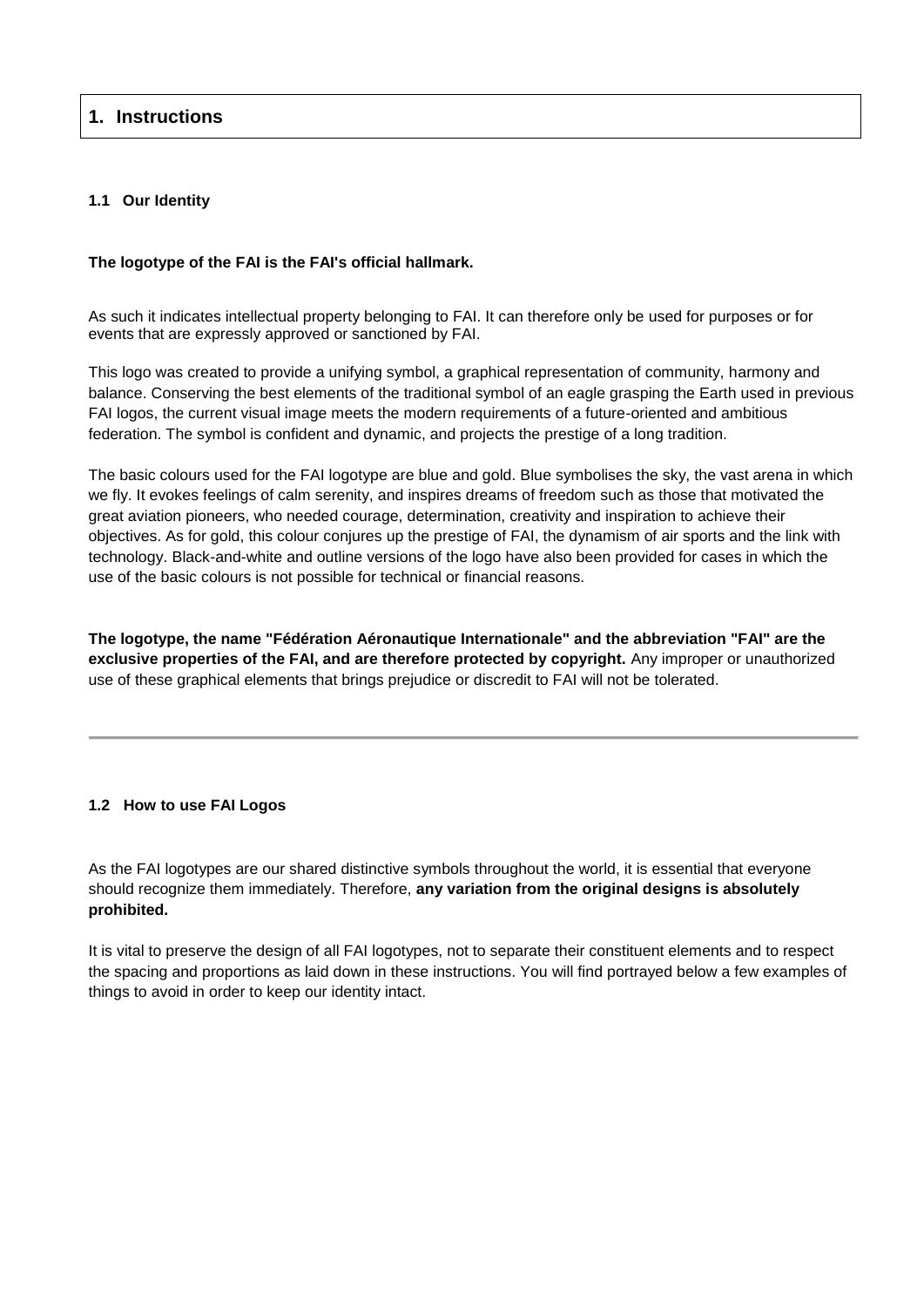#### **Spacing to be maintained**

Always leave a "breathing-space" (x) around the logos; this space should be proportional to the size of the logo. You may also print an image as a background behind the framed logo as long as the logo remains clearly legible. No background image is permitted in combination with the unframed logos.





# **Things to avoid**

Do not change the orientation of the logos :



Do not change the relative position of the logos' constituent elements :



Do not change the proportions or the colours of the logos :



Do not erase or change the thickness of the line defining the frame around the logos :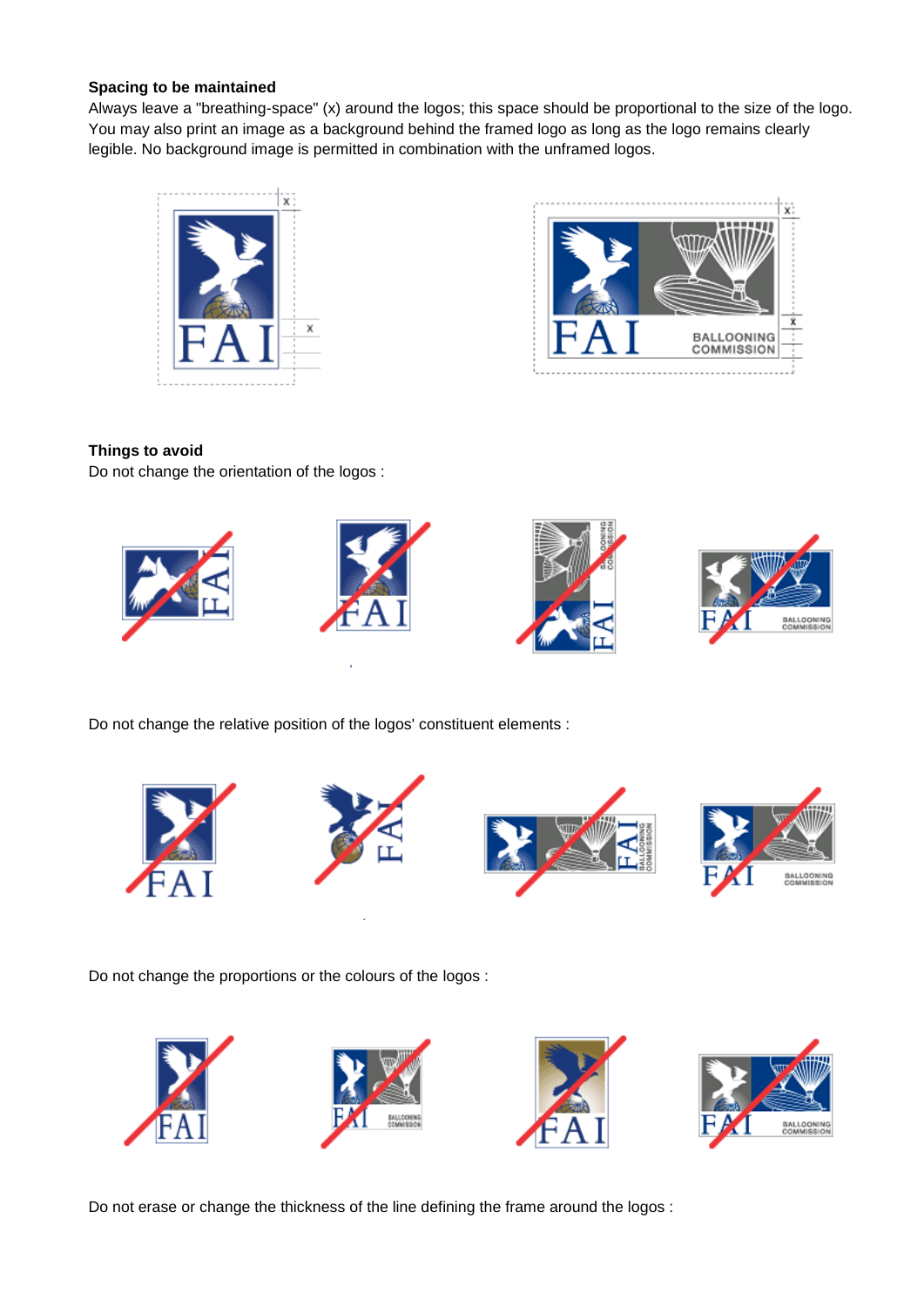

Do not print the logo on too dark a background, or in negative colours. Do not place an image in the background which reduces the legibility of the logos :



Do not use the letters "FAI" without the eagle symbol :



Etc.

# **1.3 Sizes**

In order to ensure that they are easily legible, the FAI Logos may only be reproduced in dimensions larger than the minimum sizes indicated below.

For vertical logos : A minimum width of 10 mm; For oblong logos : A minimum height of 20 mm.

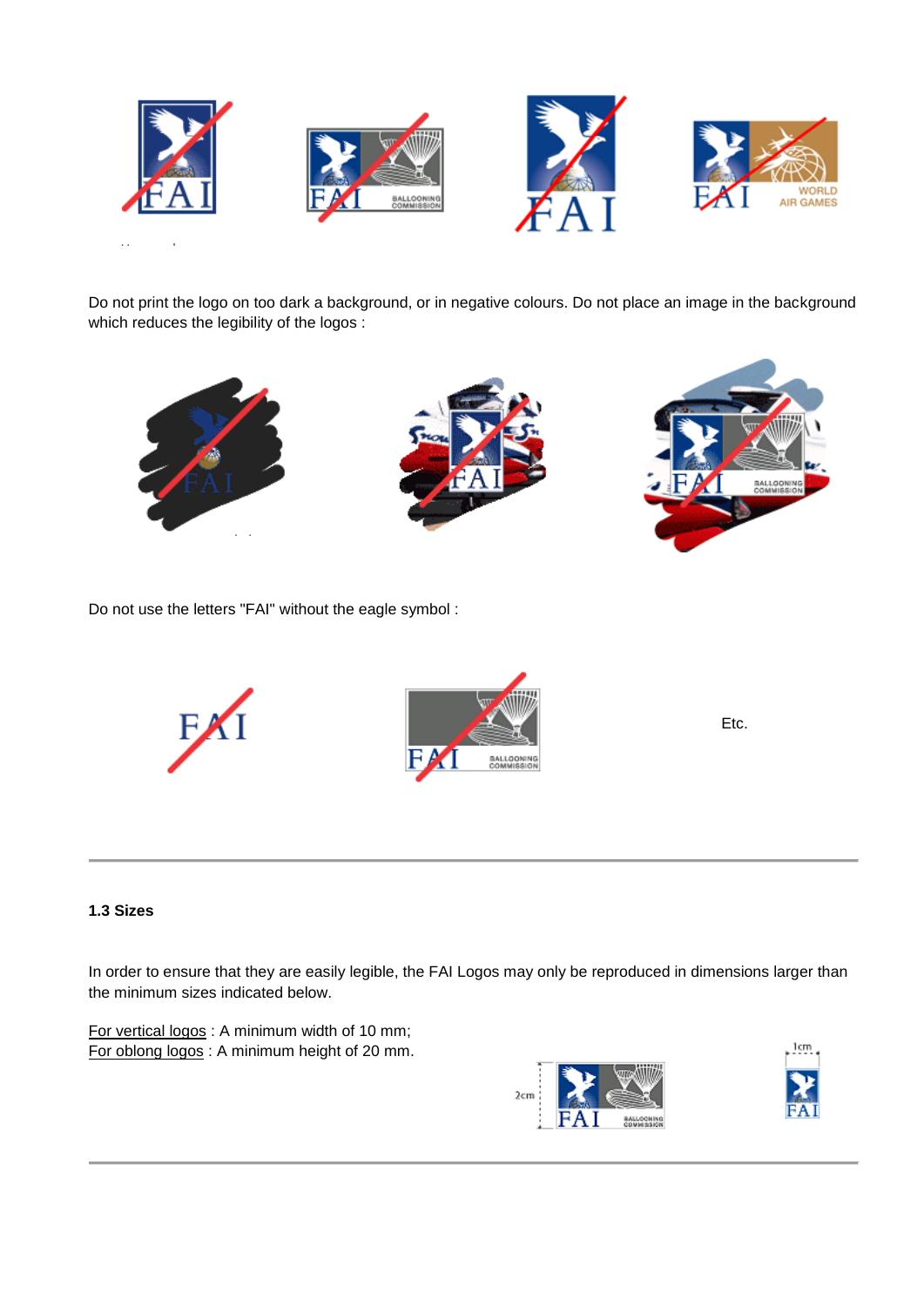# **1.4 Colours**

The FAI logos may be used in four-colour process, pantone, black & white or outline formats to suit the materials and technical constraints.

Colour codes given below will allow colours to be applied in a coherent manner on a wide range of materials. It is therefore essential that all forms of reproduction must respect as faithfully as possible the palette of colours used for FAI Logos.

| <b>Colours</b> |  | <b>Primary Colour Ref.</b>                        | <b>Secondary Colour Ref.</b> | <b>Colour Reference for</b><br>Digital media |
|----------------|--|---------------------------------------------------|------------------------------|----------------------------------------------|
|                |  | <b>Four-colour Process</b><br>(CMYK & Gray Scale) | Pantone (R)                  | <b>RGB</b>                                   |
| <b>Blue</b>    |  | 100C - 80M - 0Y - 20N                             | Pantone Blue 280             | 2R - 63G - 56B                               |
| Gold           |  | 50C - 50M - 100Y - 0K                             | Pantone Gold 871             | 148R - 127G - 58B                            |
| <b>Silver</b>  |  | $OC - OM - OY - 70N$                              | Pantone Silver 8403          | 99R - 96G - 87B                              |
| Copper         |  | $30C - 50M - 85Y - 0N$                            | Pantone Copper 876           |                                              |

#### **Note 1 : One Pantone colour**

You may also use one Pantone colour for printing, taking into account the need for contrast with the background. The FAI Logos may be printed in black & white or in white only according to technical printing constraints and the number of colours available within budget.

Examples :







Textured logo (black/white) Textured logo (Pantone Blue 280)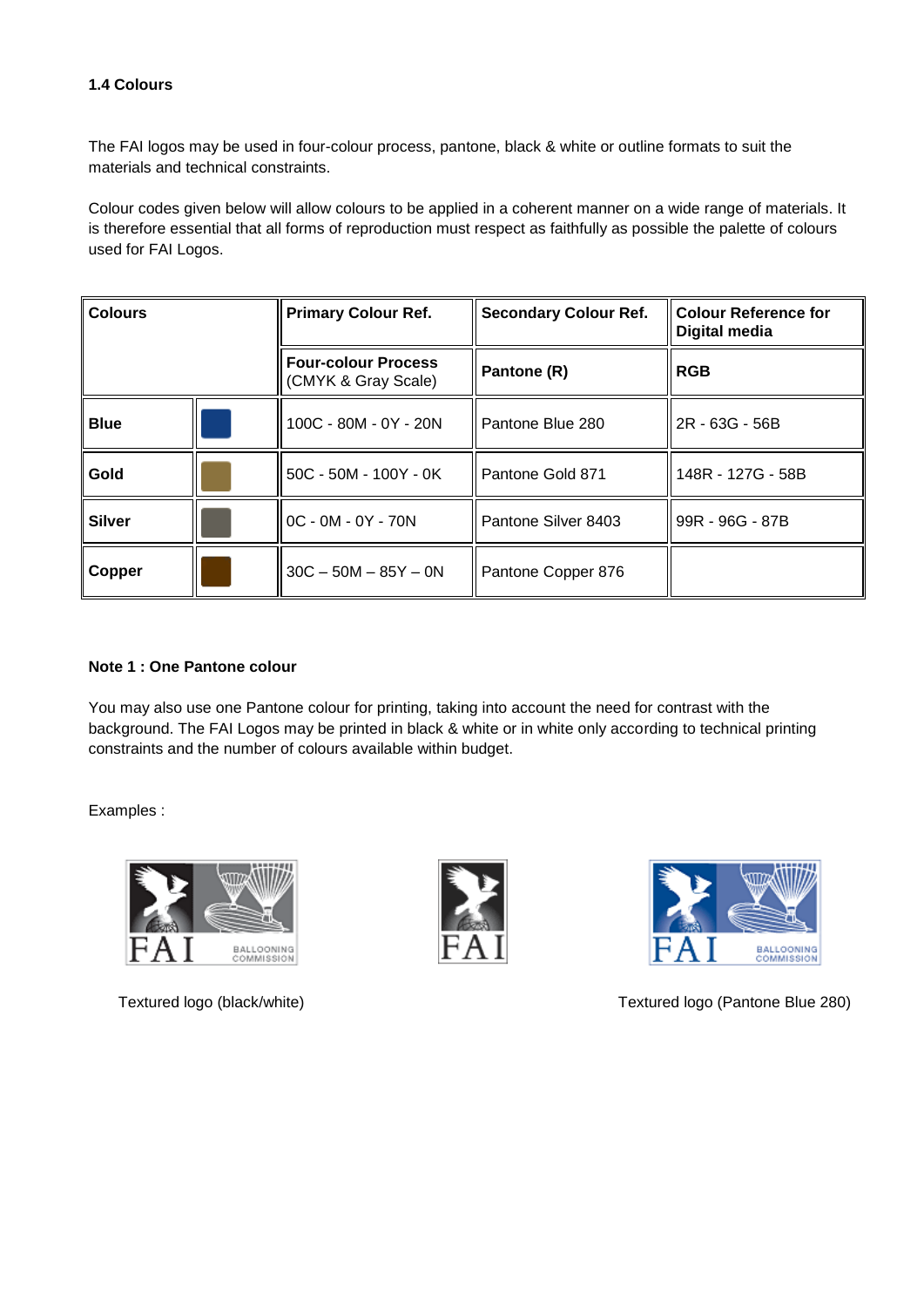#### **Note 2 : Documents to be photocopied and/or faxed**

In certain circumstances, the use of outline logos might be preferable to the textured logos, in particular if documents have to be photocopied and/or faxed.

Examples of outline formats :











Pantone Blue Pantone Gold Black Black Pantone Silver 8403

### **1.5 Articles carrying the FAI Logo**

The production of articles carrying the FAI Logo (clothes, souvenirs, etc.) is as a matter of principle exclusively restricted to FAI. Entities wishing to produce articles carrying the FAI Logo will only be authorized to do this if :

- 1. Their own logo (aeroclub, competition, etc.) is also printed on the articles, and
- 2. The proposed design is submitted to FAI for approval, together with the request to make use of the FAI logo (see the [on-line order form\)](http://www.fai.org/about-fai/fai-branding/57-fai/34923-order-form-for-fai-logos).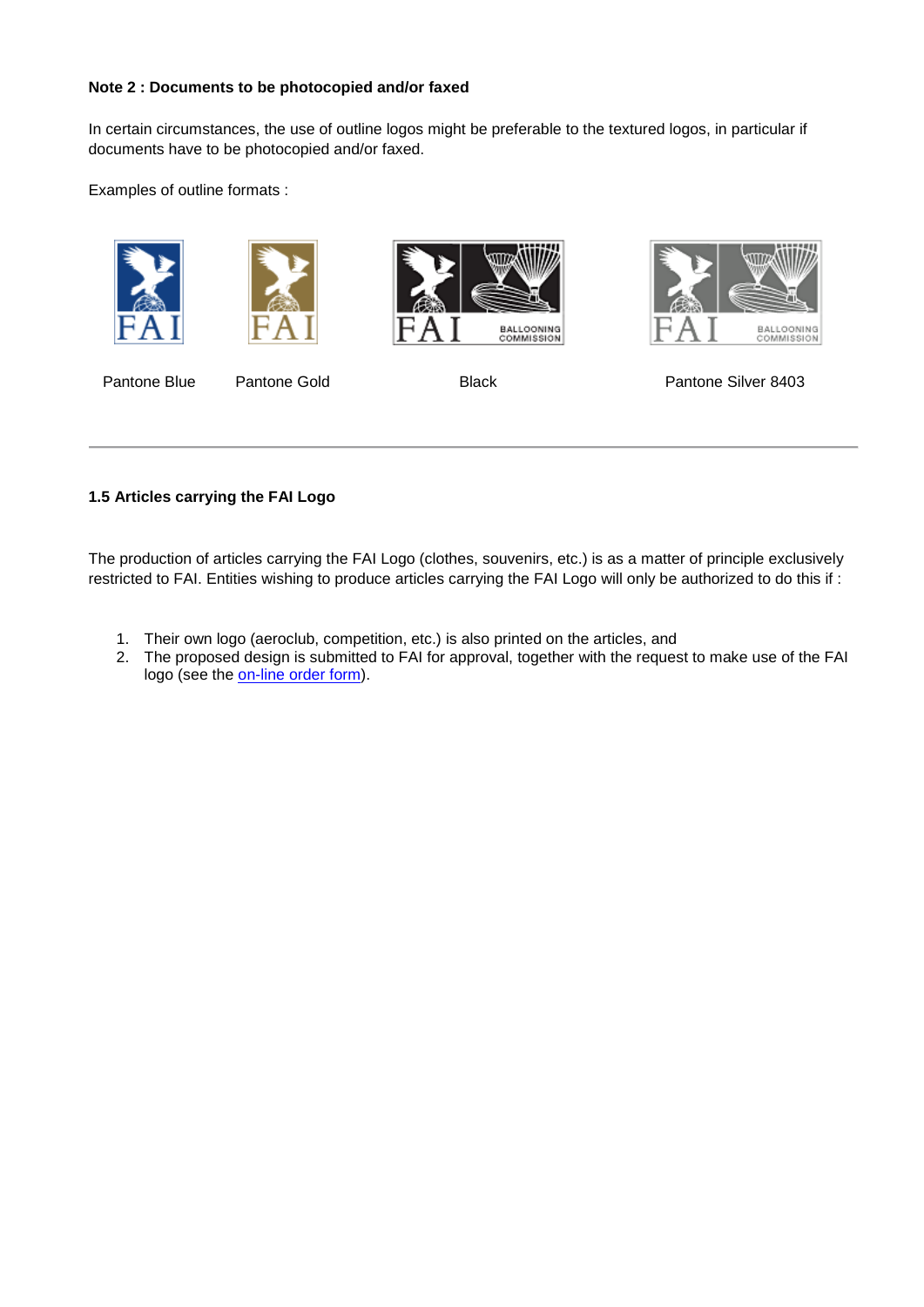# **2. FAI Logos**

#### **2.1 Conditions of use**

#### **2.1.1 Who may use these logos ?**

- o Central FAI
- o FAI Members
- o FAI Air Sport and Technical Commissions
- o Organizers of FAI-sanctioned events
- o For other entities (media, Internet, etc.) : FAI prior permission required

#### **2.1.2 For what purpose ?**

- o On all documents and Internet pages relating to FAI activities
- o To show affiliation to FAI on Webpages, stationery, documents
- $\circ$  For production and sale of articles carrying this logo, please refer to the "Instructions Para. 1.5"

#### **2.1.3 Under what conditions ?**

- o Authorization and original file(s) received from FAI
- o Compliance with this FAI StyleGuide

#### **2.2 The Logos**

**logo\_fai\_01\_xxx** : This is the official, basic version of the FAI logo to be used for printed materials and Internet pages.

**logo** fai 03 xxx : This version is available if, for any reason, the full name of the federation needs to appear on a document or on an Internet page.

If you wish to order these logos, please do not forget to mention the Reference Number(s) below ("Ref.") in the [on-line order form.](http://www.fai.org/about-fai/fai-branding/57-fai/34923-order-form-for-fai-logos)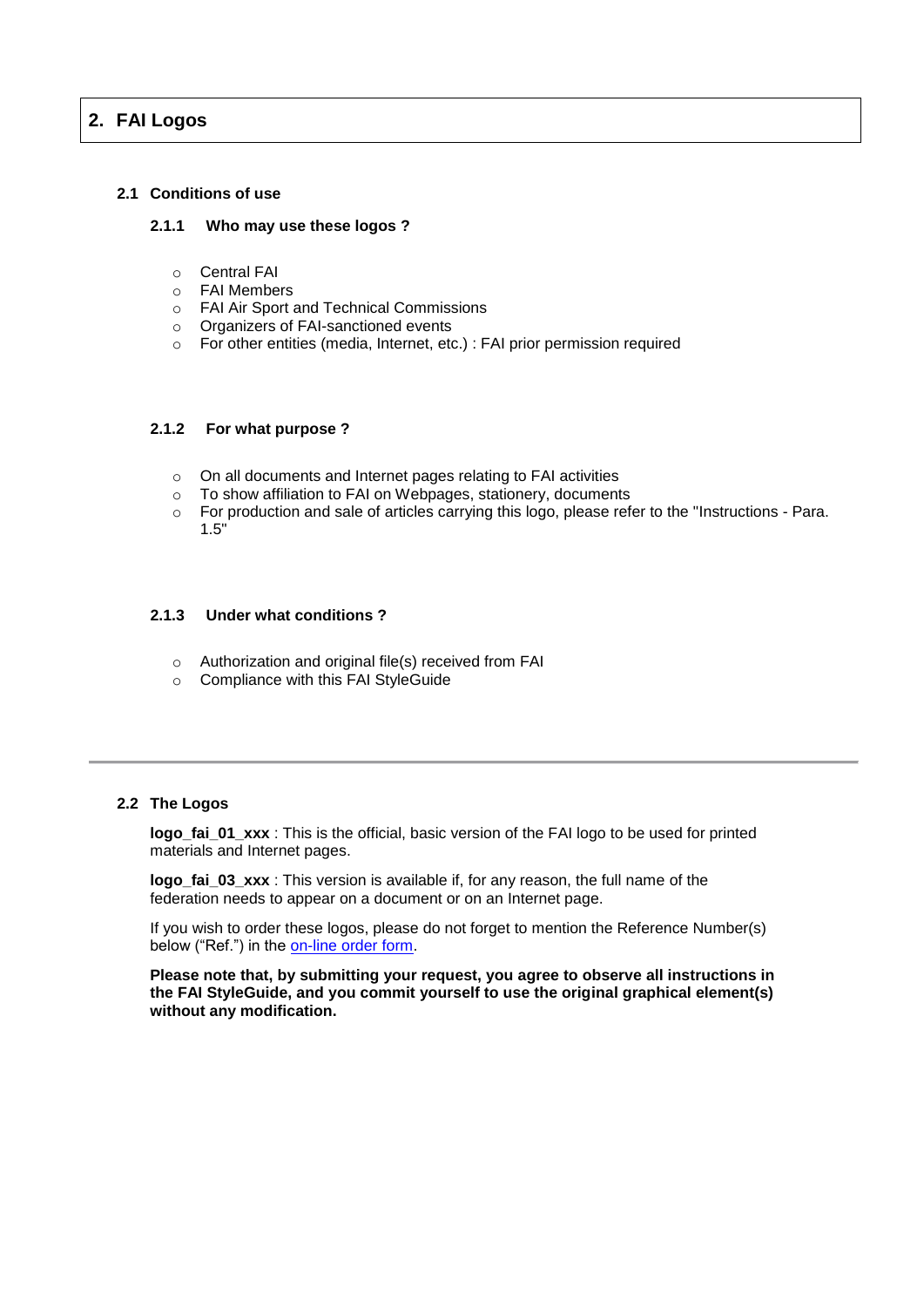| Ref.<br>logo_fai_01_cmyk<br>logo_fai_01_pantone | Ref.<br>logo_fai_01_noirblanc | Ref.<br>logo_fai_01_trait |
|-------------------------------------------------|-------------------------------|---------------------------|
| AER<br><b>INTERNATIONALE</b>                    | <b>INTERNATIONALE</b>         | <b>INTERNATIONAL</b>      |
| Ref.<br>logo_fai_03_cmyk<br>logo_fai_03_pantone | Ref.<br>logo_fai_03_noirblanc | Ref.<br>logo_fai_03_trait |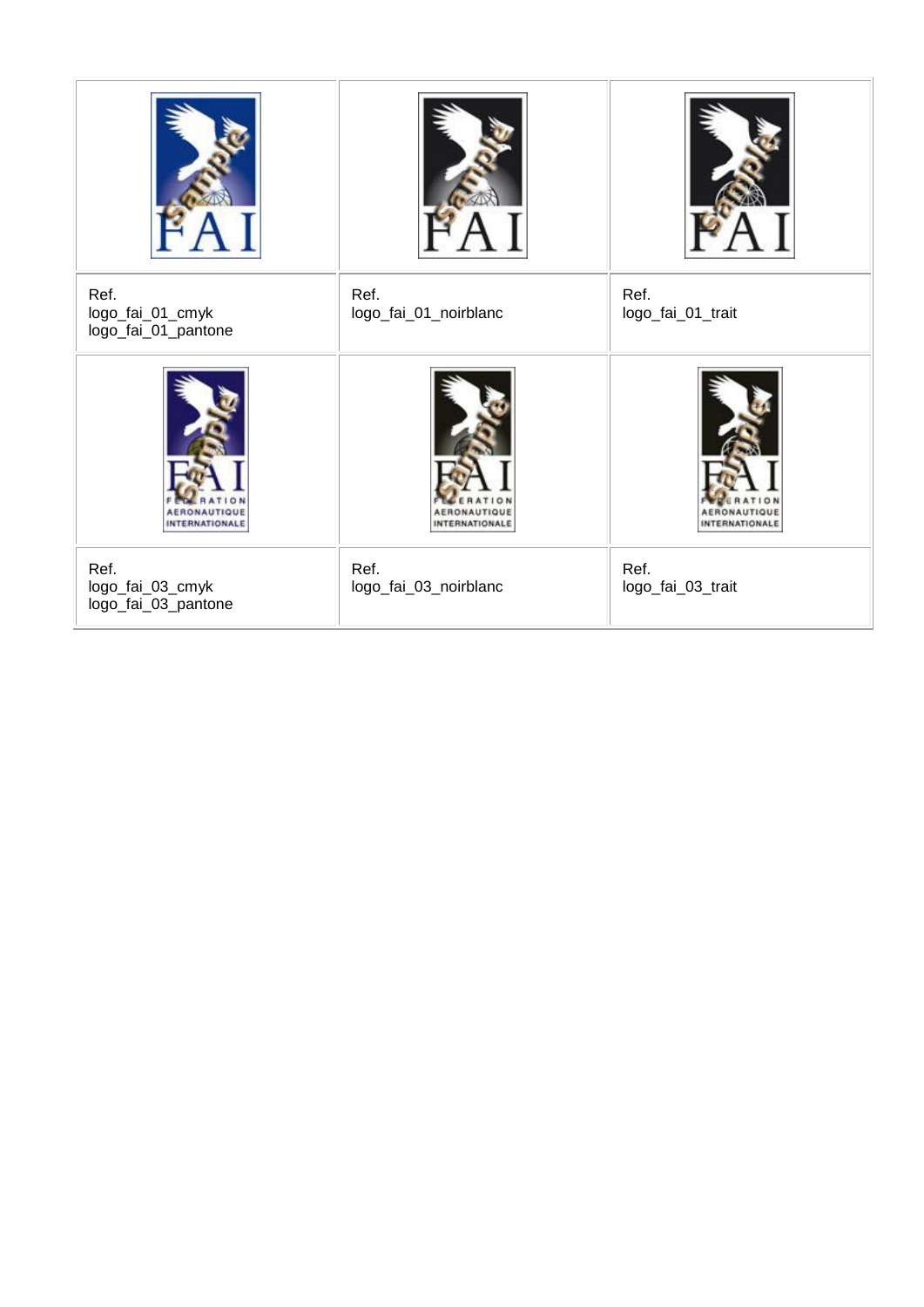# **3. FAI Member Logos**

#### **3.1 Conditions of use**

#### **3.1.1 Who may use these logos ?**

- o Central FAI
- o FAI Active or Associate Members
- o FAI Founder Members (BEL, ESP, FRA, GBR, GER, ITA, SUI, USA)
- o For other entities (media, Internet, etc.) : FAI prior permission required

#### **3.1.2 For what purpose ?**

- o On all documents and Internet pages relating to the activities of an FAI Member
- $\circ$  For production and sale of articles carrying this logo, please refer to the "Instructions Para. 1.5"

#### **3.1.3 Under what conditions ?**

- o Authorization and original file(s) received from FAI
- o Current FAI Membership in good standing
- o Compliance with this FAI StyleGuide

#### **3.2 The Logos**

If you wish to order these logos, please do not forget to mention the Reference Number(s) below ("Ref.") in the [on-line order form.](http://www.fai.org/about-fai/fai-branding/57-fai/34923-order-form-for-fai-logos)

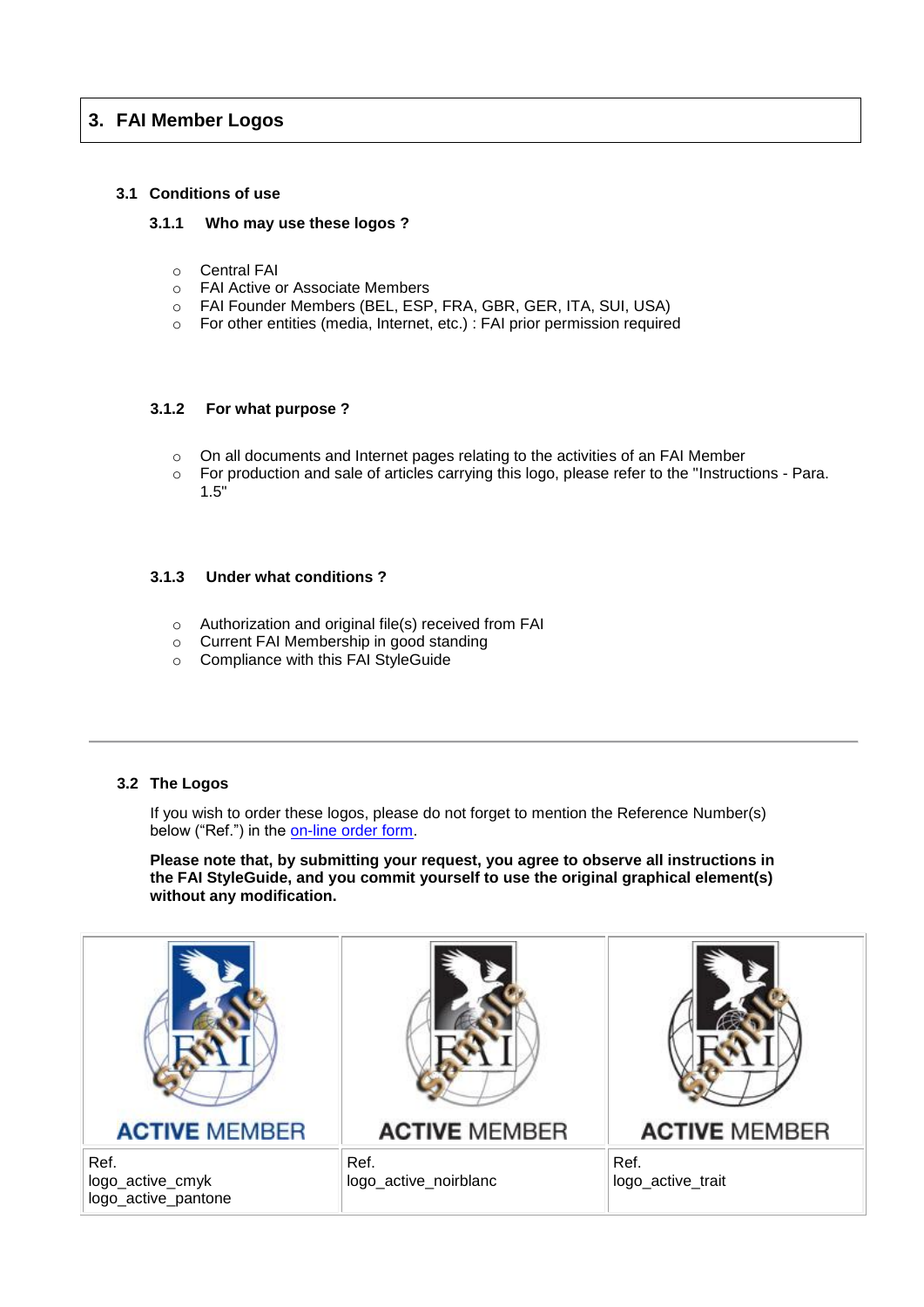



Ref. logo\_associate\_cmyk logo\_associate\_pantone logo\_associate\_noirblanc logo\_associate\_trait

Ref. logo\_founder\_cmyk logo\_founder\_pantone logo\_founder\_noirblanc logo\_founder\_trait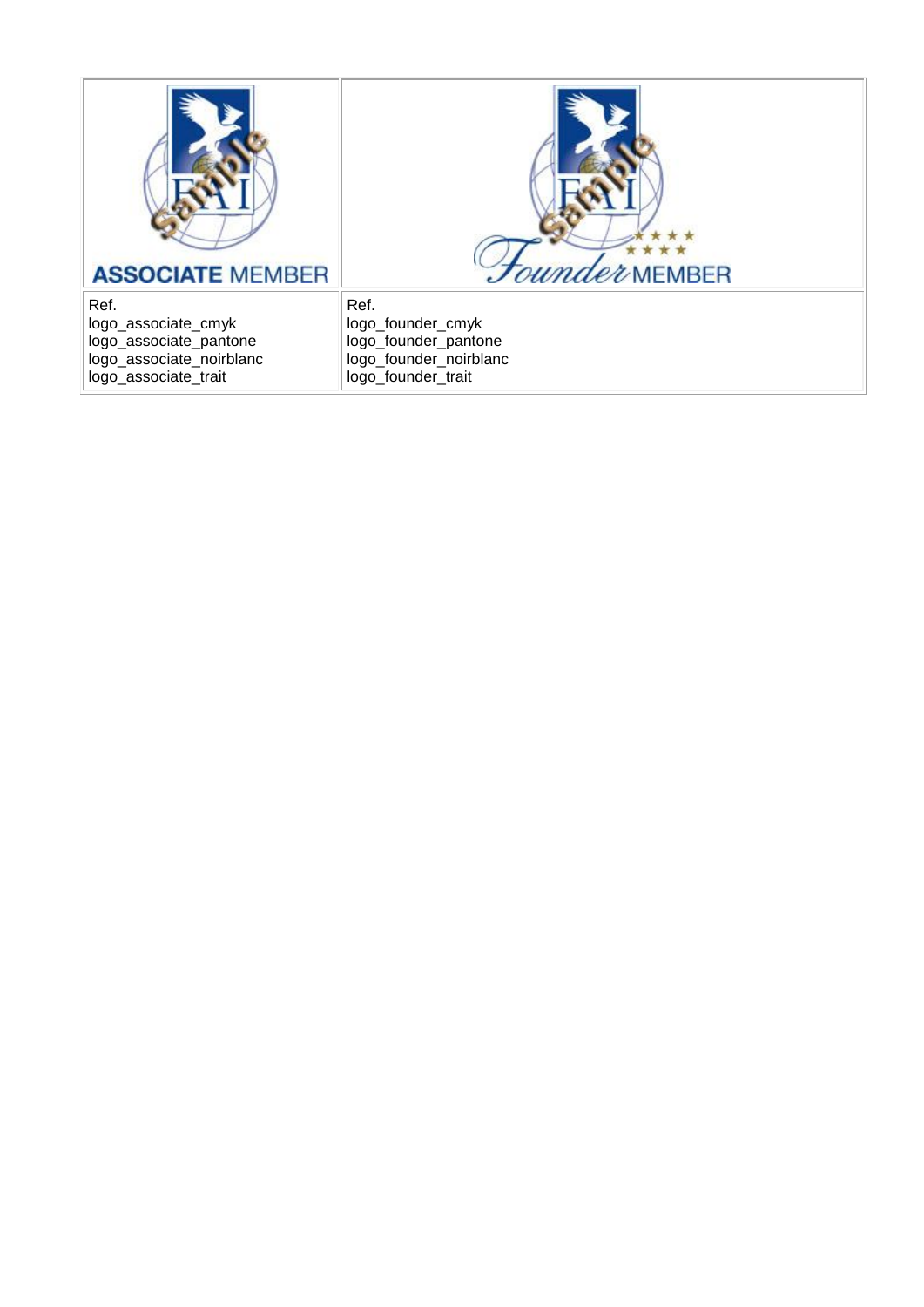# **4. FAI Commission Logos**

#### **4.1 Conditions of use**

#### **4.1.1 Who may use these logos ?**

- o Central FAI
- o Respective FAI Air Sport or Technical Commissions
- o FAI Members and their affiliated National Air Sport and Technical Commissions / Federations
- o Organizers of FAI-sanctioned events
- o For other entities (media, Internet, etc.) : FAI prior permission required

#### **4.1.2 For what purpose ?**

- $\circ$  On all documents and Internet pages relating to the activities of an FAI Commission
- o To show affiliation and/or support to a Commission
- o On competition aircraft
- o For production and sale of articles carrying these logos, please refer to the "Instructions Para. 1.5"

#### **4.1.3 Under what conditions ?**

- o Authorization and original file(s) received from FAI
- o Compliance with this FAI StyleGuide

#### **4.2 The Logos**

Note : For specific purposes, Commission pictograms may be used as graphical elements separately from the logotype; a « pictogram » is the graphical element located to the right of the FAI Commission logo. However, if you wish to use a pictogram as a graphical and/or decorative element on a promotional document of any sort, you must also include the original logotype of the Commission or the FAI logo in that same document. The use of any Commission pictogram is subject to FAI's approval.

If you wish to order some of these logos, please do not forget to mention the Reference Number(s) below ("Ref.") in the [on-line order form.](http://www.fai.org/about-fai/fai-branding/57-fai/34923-order-form-for-fai-logos)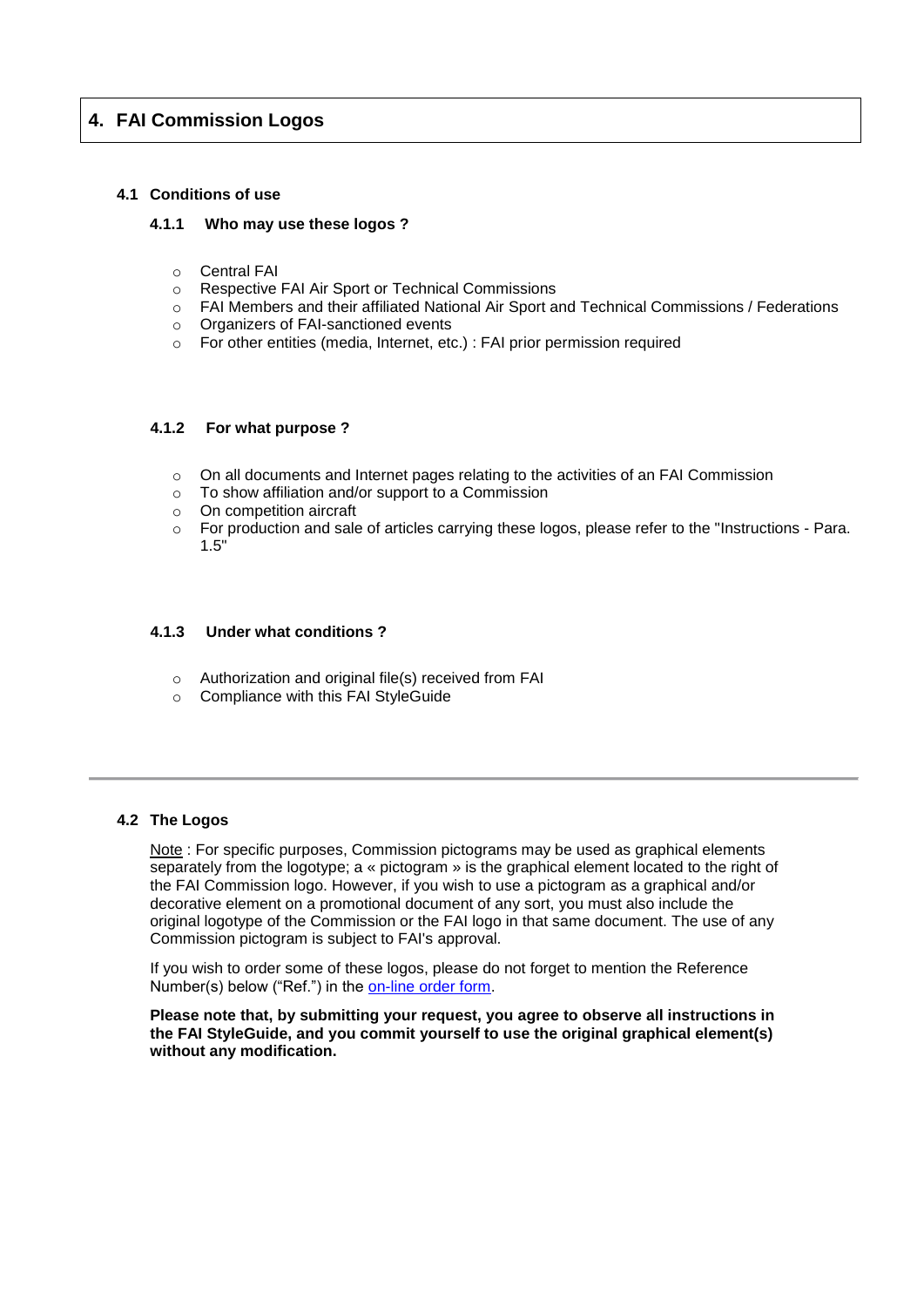| <b>FAI Air Sport Commissions</b>                                                                  |                                                                                                   |                                                                                                       |  |
|---------------------------------------------------------------------------------------------------|---------------------------------------------------------------------------------------------------|-------------------------------------------------------------------------------------------------------|--|
| <b>BALLOONING</b><br>COMMISSION                                                                   | <b>BALLOONING</b><br>COMMISSION                                                                   | <b>BALLOONING</b><br>COMMISSION                                                                       |  |
| Ref.<br>logo_cia_01_cmyk<br>logo_cia_01_pantone                                                   | Ref.<br>logo_cia_01_noirblanc                                                                     | Ref.<br>logo_cia_01_trait                                                                             |  |
| <b>AVIATION</b><br>COMMISSION                                                                     | <b>CIVA</b><br><b>AEROBATICS</b><br>COMMISSION                                                    | RECORDS<br>COMMISSION                                                                                 |  |
| Ref.<br>logo_gac_01_cmyk<br>logo_gac_01_pantone<br>logo_gac_01_noirblanc<br>logo_gac_01_trait     | Ref.<br>logo_civa_01_cmyk<br>logo_civa_01_pantone<br>logo_civa_01_noirblanc<br>logo_civa_01_trait | Ref.<br>logo_icare_01_cmyk<br>logo_icare_01_pantone<br>logo_icare_01_noirblanc<br>logo_icare_01_trait |  |
| COMMISSION<br>ERNATIONALE<br>DE VOL LIBRE                                                         | MICROLIGHT<br>COMMISSION                                                                          | ROTORCRAFT<br>COMMISSION                                                                              |  |
| Ref.<br>logo_civl_01_cmyk<br>logo_civl_01_pantone<br>logo_civl_01_noirblanc<br>logo_civl_01_trait | Ref.<br>logo_cima_01_cmyk<br>logo_cima_01_pantone<br>logo_cima_01_noirblanc<br>logo_cima_01_trait | Ref.<br>logo_cig_01_cmyk<br>logo_cig_01_pantone<br>logo_cig_01_noirblanc<br>logo_cig_01_trait         |  |
| GLIDING                                                                                           | PARACHUTING<br><b>COMMISSION</b>                                                                  | AEROMODELLING<br><b>COMMISSION</b>                                                                    |  |
| Ref.<br>logo_igc_01_cmyk<br>logo_igc_01_pantone<br>logo_igc_01_noirblanc<br>logo_igc_01_trait     | Ref.<br>logo_ipc_01_cmyk<br>logo_ipc_01_pantone<br>logo_ipc_01_noirblanc<br>logo_ipc_01_trait     | Ref.<br>logo_ciam_01_cmyk<br>logo_ciam_01_pantone<br>logo_ciam_01_noirblanc<br>logo_ciam_01_trait     |  |

ä,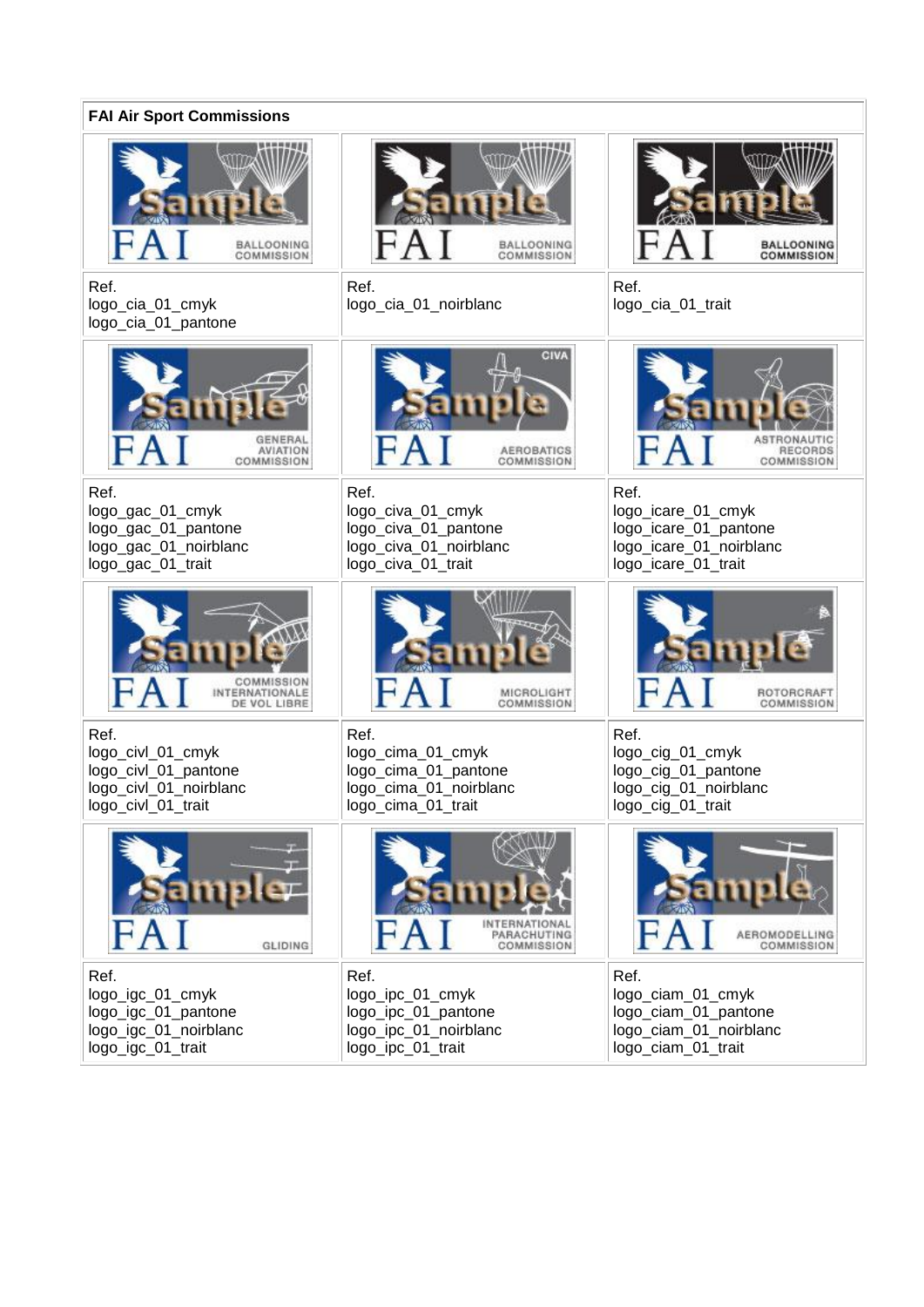| <b>FAI Technical Commissions</b>                                                                      |                                                                                                   |                                                                                                       |  |
|-------------------------------------------------------------------------------------------------------|---------------------------------------------------------------------------------------------------|-------------------------------------------------------------------------------------------------------|--|
| <b>EXPERIMENTAL</b><br>RAFT COMMISSION                                                                | MEDICO-<br>PHYSIOLOGICAL<br>COMMISSION                                                            | <b>COMMISSION</b>                                                                                     |  |
| Ref.<br>logo_ciaca_01_cmyk<br>logo_ciaca_01_pantone<br>logo_ciaca_01_noirblanc<br>logo_ciaca_01_trait | Ref.<br>logo_cimp_01_cmyk<br>logo_cimp_01_pantone<br>logo_cimp_01_noirblanc<br>logo_cimp_01_trait | Ref.<br>logo_envir_01_cmyk<br>logo_envir_01_pantone<br>logo_envir_01_noirblanc<br>logo_envir_01_trait |  |
| <b>SPACE EDUCATION</b><br>COMMISSION                                                                  | COMMISSION<br>ON AIRSPACE AND<br><b>NAVIGATION SYSTEMS</b>                                        |                                                                                                       |  |
| Ref.<br>logo_ciea_01_cmyk<br>logo_ciea_01_pantone<br>logo_ciea_01_noirblanc<br>logo_ciea_01_trait     | Ref.<br>logo_cans_01_cmyk<br>logo_cans_01_pantone<br>logo_cans_01_noirblanc<br>logo_cans_01_trait |                                                                                                       |  |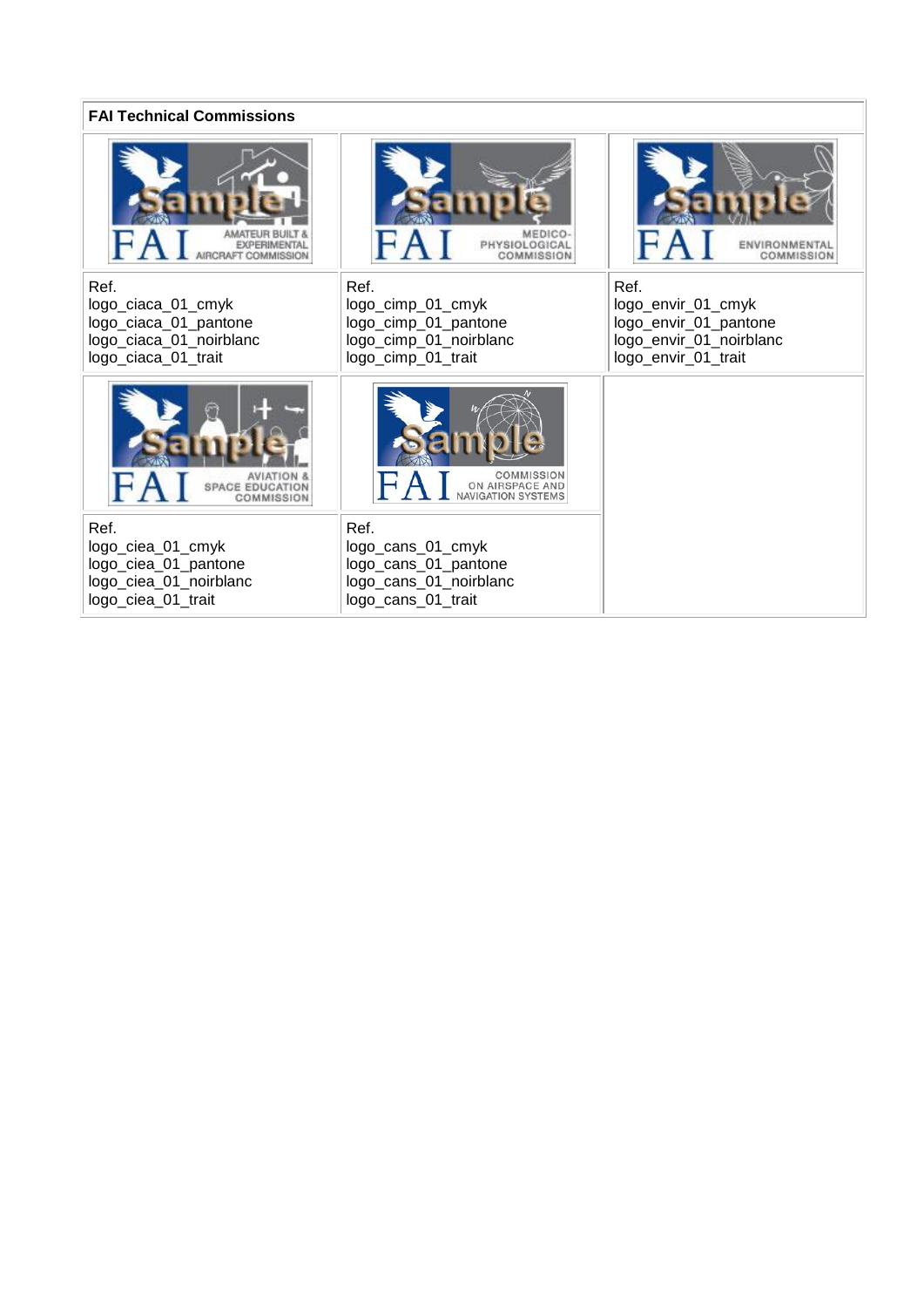# **5. FAI Competition Logos**

# **5.1 FAI World and Continental Championship Logos**

#### **5.1.1 Conditions of use**

#### **5.1.1.1 Who may use these logos ?**

- o Central FAI
- o FAI Air Sport Commissions and FAI Members involved in the organization of a World or Continental Championship
- o Organizers of FAI World or Continental Championships listed in the [FAI Sporting Calendar](http://www.fai.org/events/events-calendar-and-results)
- o Sponsors and Partners of FAI World or Continental Championships
- o For other entities (media, Internet, etc.) : FAI prior permission required

#### **5.1.1.2 For what purpose ?**

- $\circ$  On all documents, Internet pages, communication relating to a FAI World or Continental Championship listed in the [FAI Sporting Calendar](http://www.fai.org/events/events-calendar-and-results)
- o On competing aircraft, athletes' and officials' attire, etc. (see also the [FAI Rules on Advertising\)](http://www.fai.org/events/fai-organising-events)
- o To show that a championship is an FAI-sanctioned event
- o For production and sale of articles carrying these logos, please refer to the "Instructions Para. 1.5"

#### **5.1.1.3 Under what conditions ?**

- o Authorization and original file(s) received from FAI
- o Compliance with this FAI StyleGuide and the [FAI Rules on Advertising](http://www.fai.org/events/fai-organising-events)

#### **5.1.2 The Logos**

If you wish to order these logos, please do not forget to mention the Reference Number(s) below ("Ref.") in the [on-line order form.](http://www.fai.org/about-fai/fai-branding/57-fai/34923-order-form-for-fai-logos)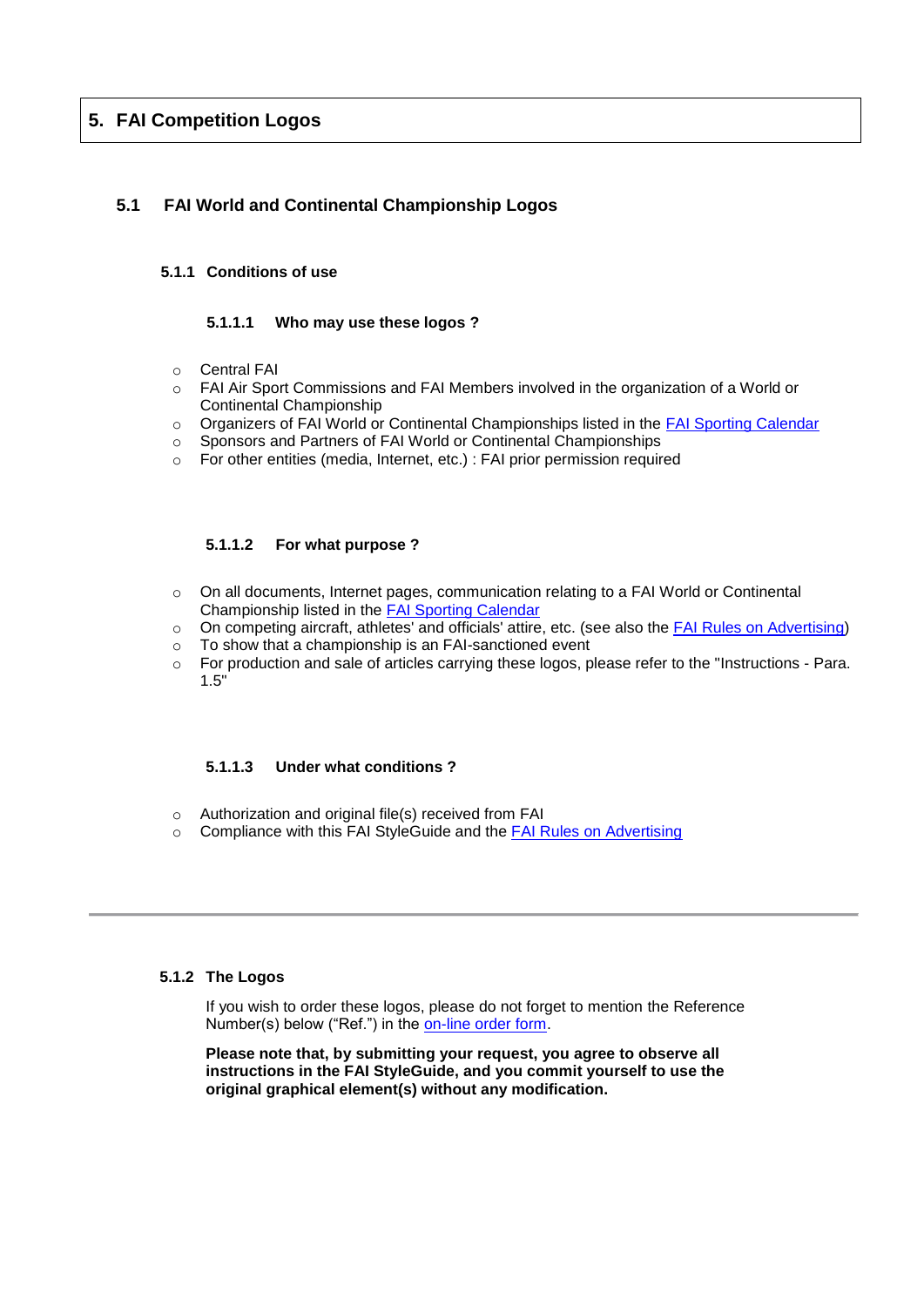# **World Championships**



Ref. logo\_worldchamp\_cmyk logo\_worldchamp\_pantone



Ref. logo\_worldchamp\_noirblanc



Ref. logo\_worldchamp\_trait

# **Continental Championships**

| <b>AFRICAN</b>              | ASIAN                       | <b>EUROPEAN</b>           |
|-----------------------------|-----------------------------|---------------------------|
| <b>CHAMPIONSHIP</b>         | <b>CHAMPIONSHIP</b>         | <b>CHAMPIONSHIP</b>       |
| Ref.                        | Ref.                        | Ref.                      |
| logo_africanchamp_cmyk      | logo_asianchamp_cmyk        | logo_eurochamp_cmyk       |
| logo_africanchamp_pantone   | logo_asianchamp_pantone     | logo_eurochamp_pantone    |
| logo_africanchamp_noirblanc | logo_asianchamp_noirblanc   | logo_eurochamp_noirblanc  |
| logo_africanchamp_trait     | logo_asianchamp_trait       | logo_eurochamp_trait      |
| <b>NORTH AMERICAN</b>       | <b>OCEANIA</b>              | <b>PAN-AMERICAN</b>       |
| <b>CHAMPIONSHIP</b>         | <b>CHAMPIONSHIP</b>         | <b>CHAMPIONSHIP</b>       |
| Ref.                        | Ref.                        | Ref.                      |
| logo_northamchamp_cmyk      | logo_oceaniachamp_cmyk      | logo_panamchamp_cmyk      |
| logo_northamchamp_pantone   | logo_oceaniachamp_pantone   | logo_panamchamp_pantone   |
| logo_northamchamp_noirblanc | logo_oceaniachamp_noirblanc | logo_panamchamp_noirblanc |
| logo_northamchamp_trait     | logo_oceaniachamp_trait     | logo_panamchamp_trait     |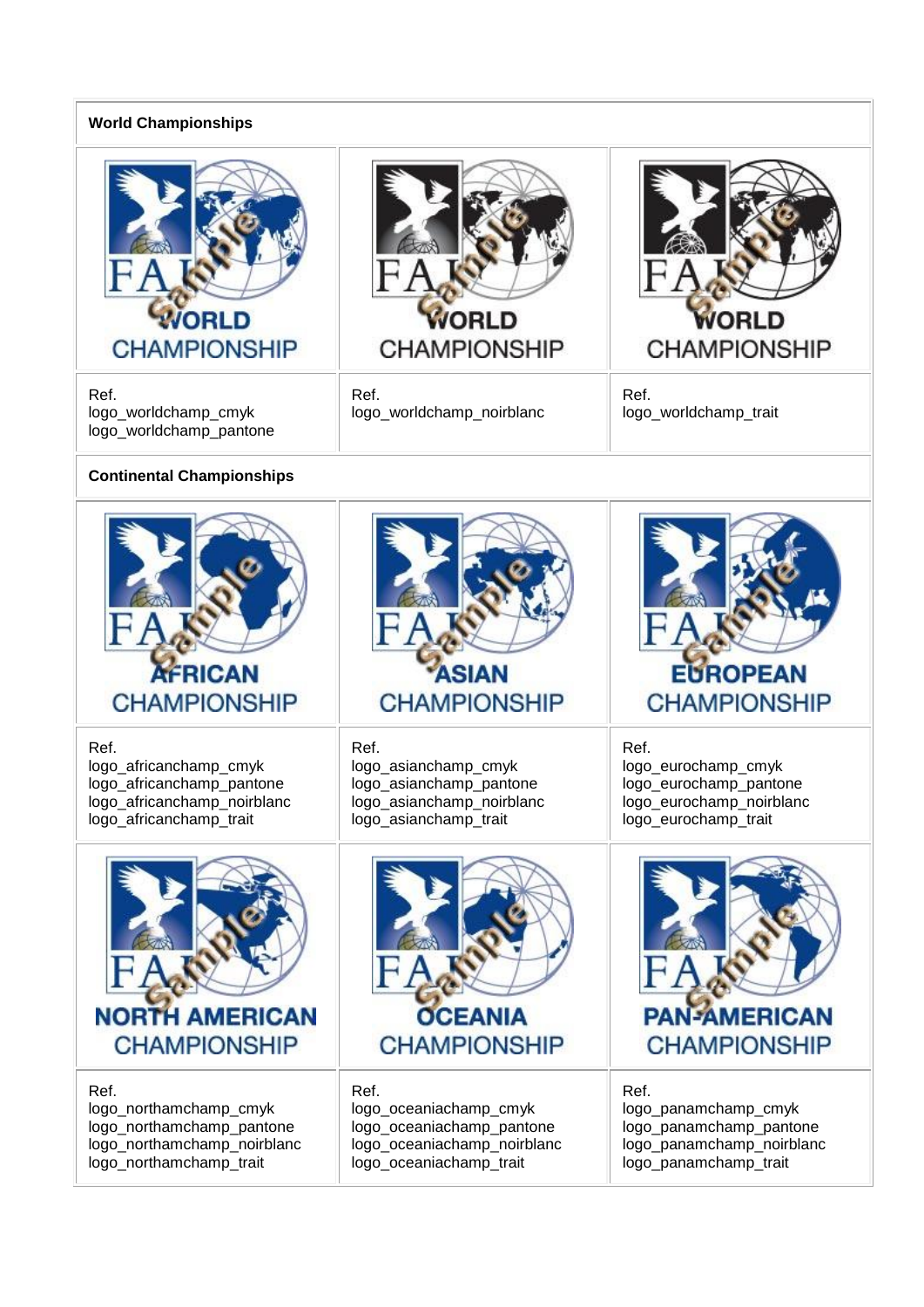| <b>SOUTH AMERICAN</b><br><b>CHAMPIONSHIP</b>                                                                          |  |
|-----------------------------------------------------------------------------------------------------------------------|--|
| Ref.<br>logo_southamchamp_cmyk<br>logo_southamchamp_pantone<br>logo_southamchamp_noirblanc<br>logo_southamchamp_trait |  |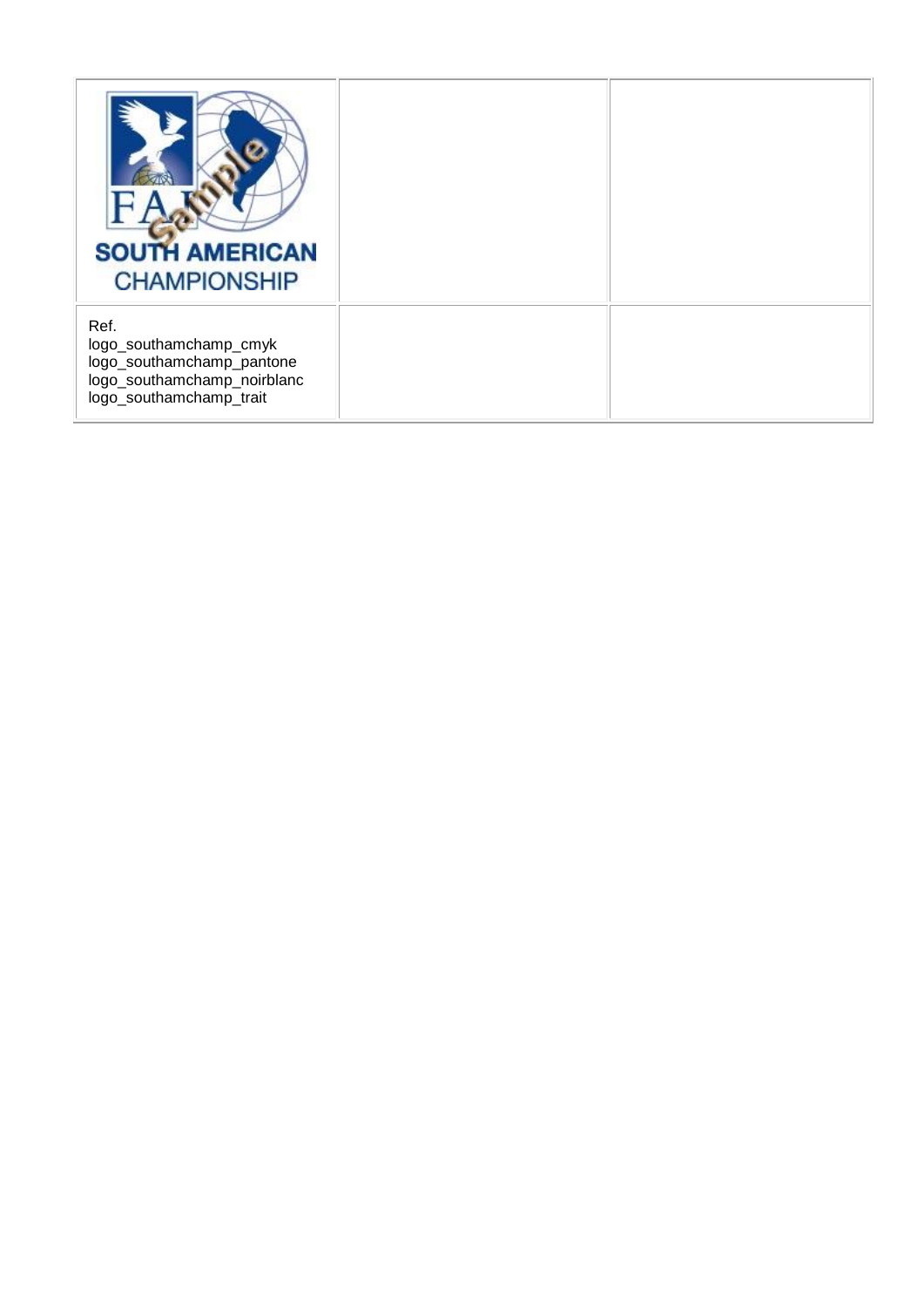#### **5.2.1 Conditions of use**

#### **5.2.1.1 Who may use these logos ?**

- o Central FAI
- o FAI Air Sport Commissions and FAI Members
- o Organizers of FAI World Air Games
- o Official Candidate Cities for hosting the FAI World Air Games
- o Sponsors and Partners of FAI World Air Games
- o For other entities (media, Internet, etc.) : FAI prior permission required

#### **5.2.1.2 For what purpose ?**

- o On all documents, Internet pages, communication relating to the FAI World Air Games
- o On competing aircraft, athletes' and officials' attire, etc. (see also the **FAI Rules on Advertising)**<br>
For production and sale of articles carrying this logo, please refer to the "Instructions Para
- For production and sale of articles carrying this logo, please refer to the "Instructions Para. 1.5"

#### **5.2.1.3 Under what conditions ?**

- o Authorization and original file(s) received from FAI
- o Compliance with this FAI StyleGuide and the [FAI Rules on Advertising](http://www.fai.org/events/fai-organising-events)

#### **5.2.2 The Logo**

If you wish to order these logos, please do not forget to mention the Reference Number(s) below ("Ref.") in the [on-line order form.](http://www.fai.org/about-fai/fai-branding/57-fai/34923-order-form-for-fai-logos)

**Please note that, by submitting your request, you agree to observe all instructions in the FAI StyleGuide, and you commit yourself to use the original graphical element(s) without any modification.**



Ref. logo\_wag\_cmyk logo\_wag\_pantone



Ref. logo\_wag\_noirblanc



Ref. logo\_wag\_trait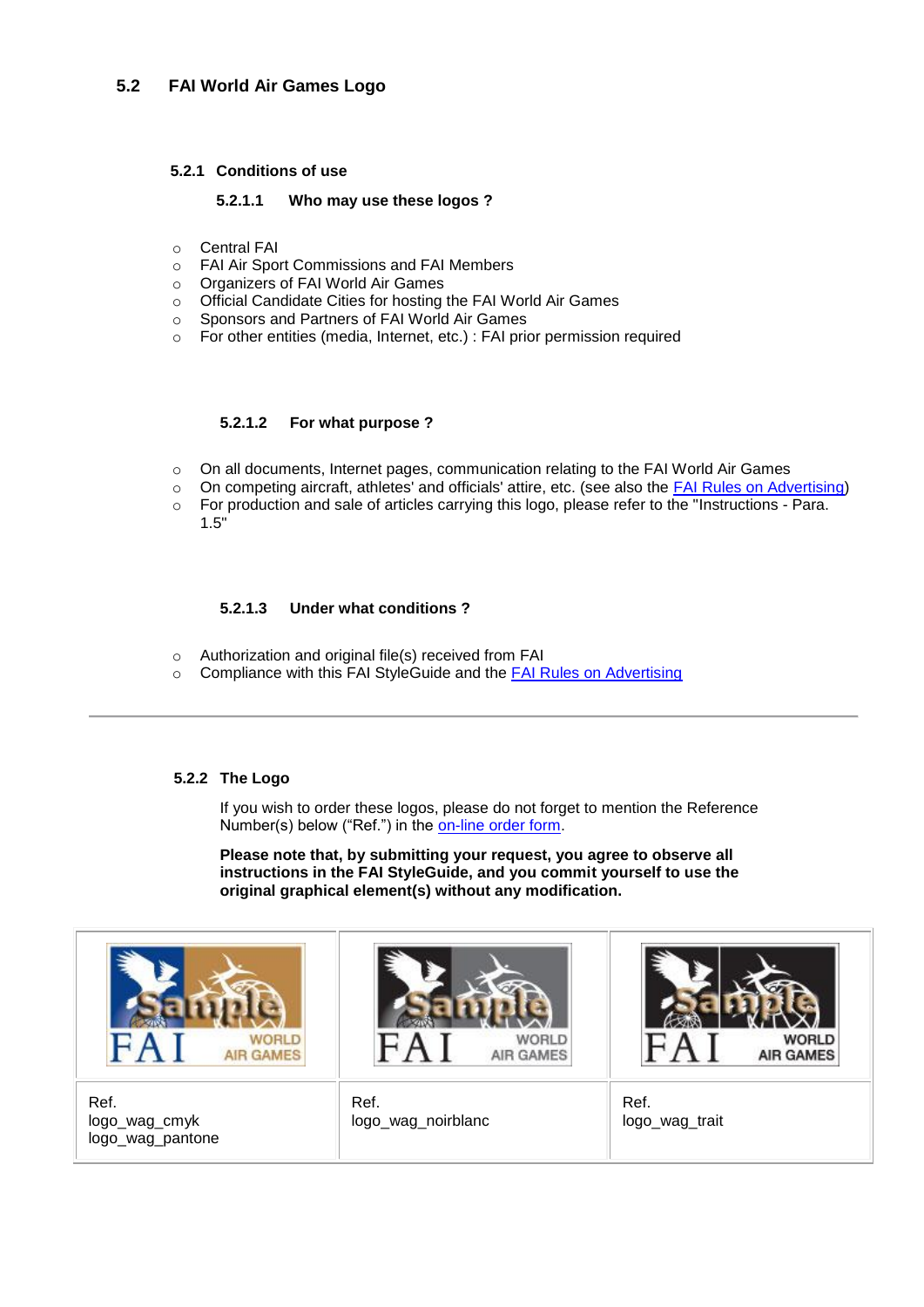# **5.3 FAI "General Purpose" Competition Logo**

Organizers of [FAI-sanctioned events](http://www.fai.org/events/events-calendar-and-results) who do not wish to develop their own specific competition logo may obtain this "general purpose" competition logo from FAI.

Before sending it by e-mail to the Organizer, the FAI will fill in the necessary details relating to the specific competition on the right-hand side of the logo.

#### **5.3.1 Conditions of use**

#### **5.3.1.1 Who may use these logos ?**

- o Central FAI
- o Organizers of FAI-sanctioned events listed in the [FAI Sporting Calendar](http://www.fai.org/events/events-calendar-and-results)
- o FAI Air Sport Commissions and FAI Members involved in the organization of such an event
- o Sponsors and Partners of such an event
- o For other entities (media, Internet, etc.) : FAI prior permission required

#### **5.3.1.2 For what purpose ?**

- o On all documents, Internet pages, communication relating to the event
- o On competing aircraft, athletes' and officials' attire, etc. (see also the [FAI Rules on Advertising\)](http://www.fai.org/events/fai-organising-events)
- o To show that an event is organized under FAI Sporting Rules
- o For production and sale of articles carrying these logos, please refer to the "Instructions Para. 1.5"

#### **5.3.1.3 Under what conditions ?**

- o Logo completed by FAI after coordination with the Organizer
- o Authorization and original file(s) received from FAI
- o Compliance with this FAI StyleGuide and the [FAI Rules on Advertising](http://www.fai.org/events/fai-organising-events)

#### **5.3.2 The Logo**

If you wish to order these logos, please do not forget to mention the Reference Number(s) below ("Ref.") in the [on-line order form,](http://www.fai.org/about-fai/fai-branding/57-fai/34923-order-form-for-fai-logos) as well as the text you would like to add in the right part of the logo (must be coherent with the official title of the competition, as published in the [FAI Sporting Calendar\)](http://www.fai.org/events/events-calendar-and-results).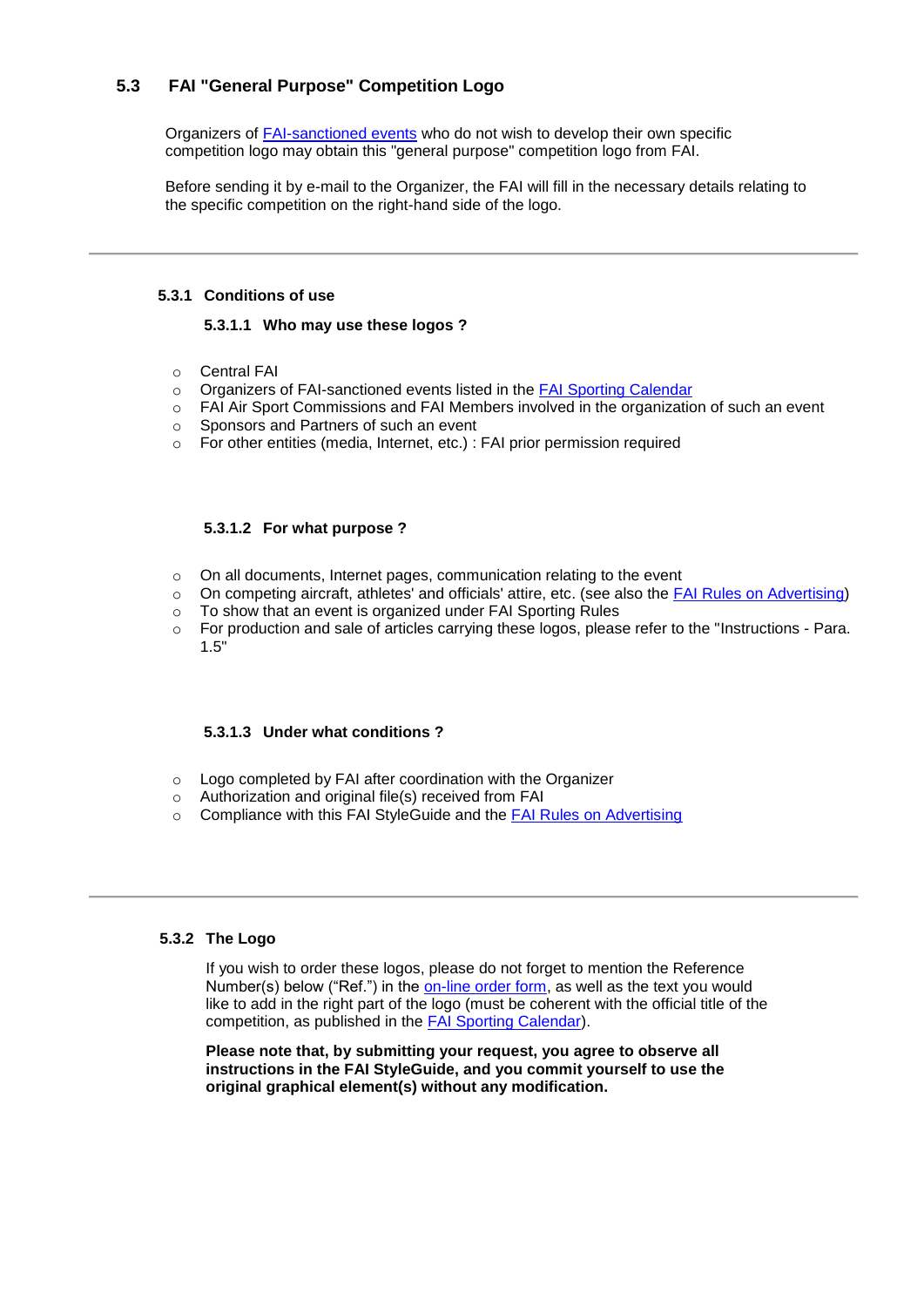





Ref. logo\_adaptable\_cmyk logo\_adaptable\_pantone

**Example**



Ref. logo\_adaptable\_noirblanc Ref. logo\_adaptable\_trait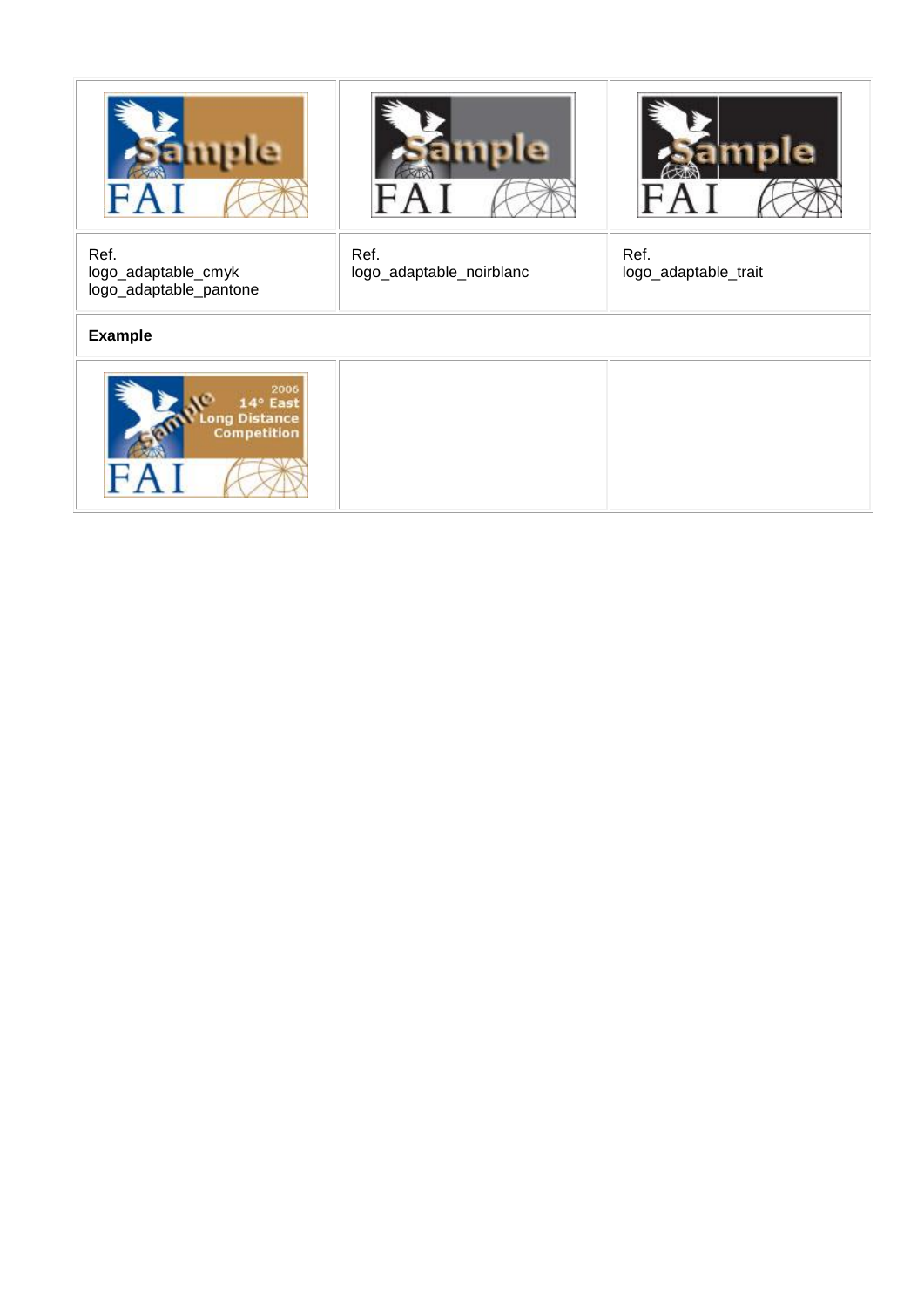# **6. FAI World Record Logos**

#### **6.1 Conditions of use**

#### **6.1.1 Who may use these logos ?**

- o Central FAI
- o FAI Air Sport Commissions and FAI Members willing to promote and/or involved in FAI World Records
- o Organizers of FAI World Record Attempts
- o Holders of FAI World Records
- o Owners of aircraft that achieved FAI World Record(s)
- o Sponsors and Partners of Organizers or Holders of FAI World Records
- o Museums displaying aircraft and/or documents relating to FAI World Records
- o For other entities (media, Internet, etc.) : FAI prior permission required

#### **6.1.2 For what purpose ?**

- o On all documents, Internet pages, aircraft, communication relating to FAI World Records or FAI World Record Attempts
- $\circ$  For production and sales of articles carrying these logos, please refer to the "Instructions -Para. 1.5"

#### **6.1.3 Under what conditions ?**

- o Authorization and original file(s) received from FAI
- o **For FAI World Record Attempts** : Compliance with FAI Rules on setting World Records \* (This logo will be provided by FAI on a case-by-case basis only, after careful evaluation of a short description of the planned attempt flight to be submitted to FAI in advance.)
- o **For ratified FAI World Records** : Either being the Holder of the World Record, or the owner of the original aircraft that achieved the World Record
- o Compliance with this FAI StyleGuide

\* For further information, please refer to the [Checklist for setting aviation World Records.](http://www.fai.org/records/how-to-set-a-record)

#### **6.2 The Logos**

If you wish to order these logos, please do not forget to mention the Reference Number(s) below ("Ref.") in the [on-line order form.](http://www.fai.org/about-fai/fai-branding/57-fai/34923-order-form-for-fai-logos)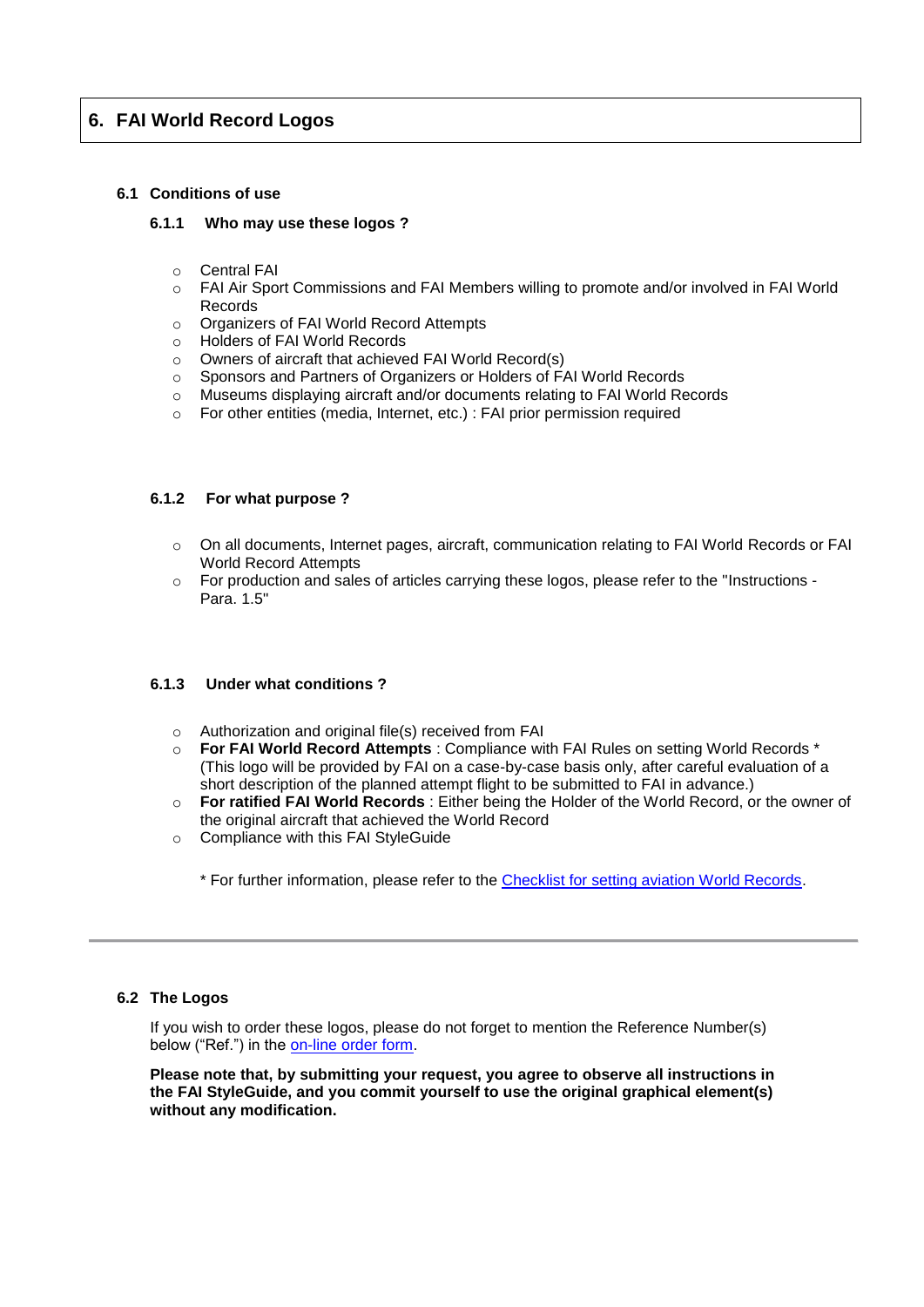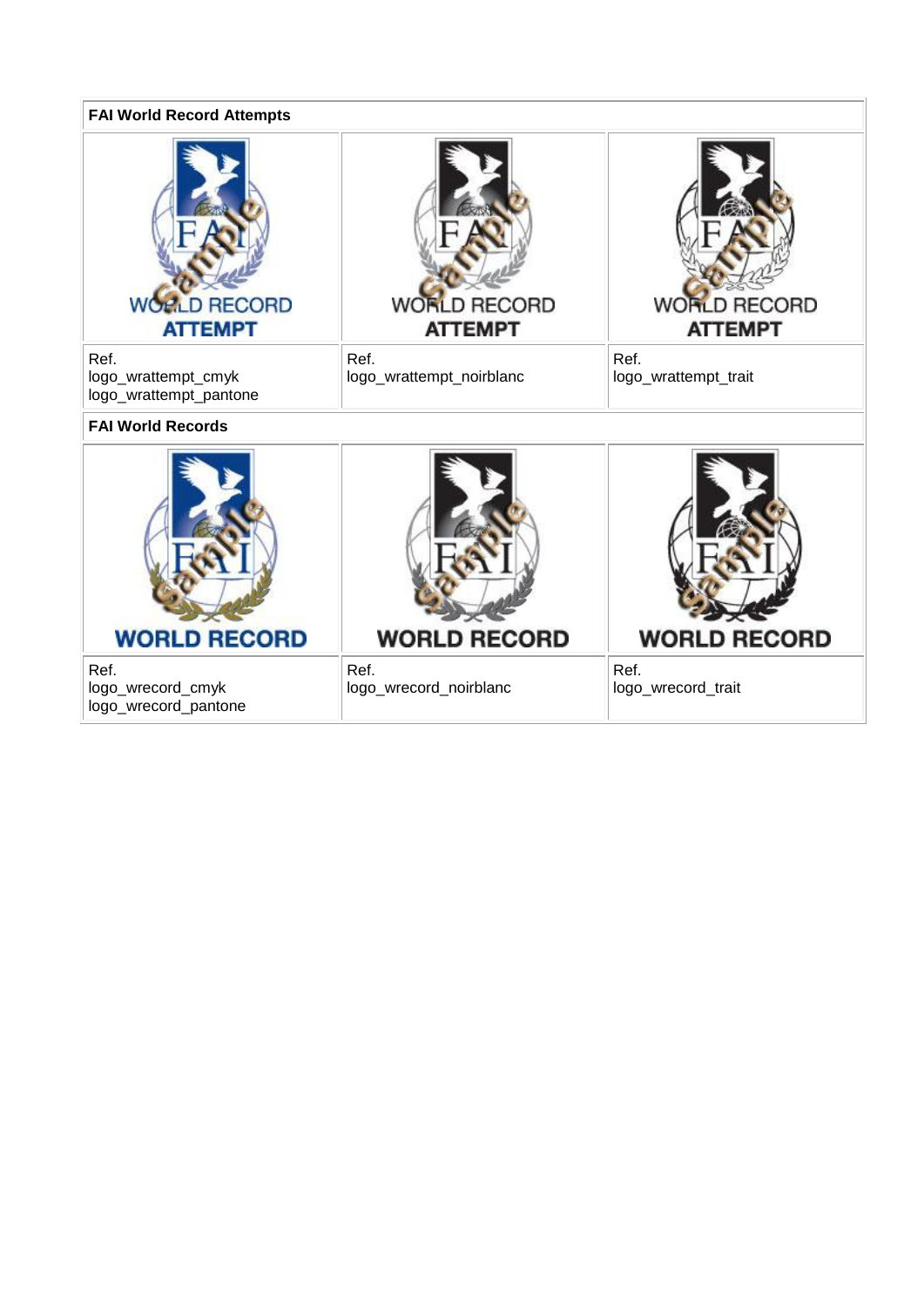# **7. FAI General Conference Logos**

This logo is provided by FAI to Conference Organizers with the bottom half filled in to show details of the location and date of the event (see example below).

#### **7.1 Conditions of use**

#### **7.1.1 Who may use these logos ?**

- o Central FAI
- o FAI Members organizing and/or promoting an FAI General Conference
- o FAI Commissions promoting an FAI General Conference
- o Sponsors and Partners of an FAI General Conference
- o For other entities (media, Internet, etc.) : FAI prior permission required

#### **7.1.2 For what purpose ?**

- o On all documents, Internet pages, communication relating to the FAI General Conference
- o For production and sale of articles carrying these logos, please refer to the "Instructions Para. 1.5"

#### **7.1.3 Under what conditions ?**

- o Logo completed by FAI after coordination with the Organizer
- o Authorization and original file(s) received from FAI
- o Compliance with this FAI StyleGuide

#### **7.2 The Logo**

If you wish to order these logos, please do not forget to mention the Reference Number(s) below ("Ref.") in the [on-line order form.](http://www.fai.org/about-fai/fai-branding/57-fai/34923-order-form-for-fai-logos)

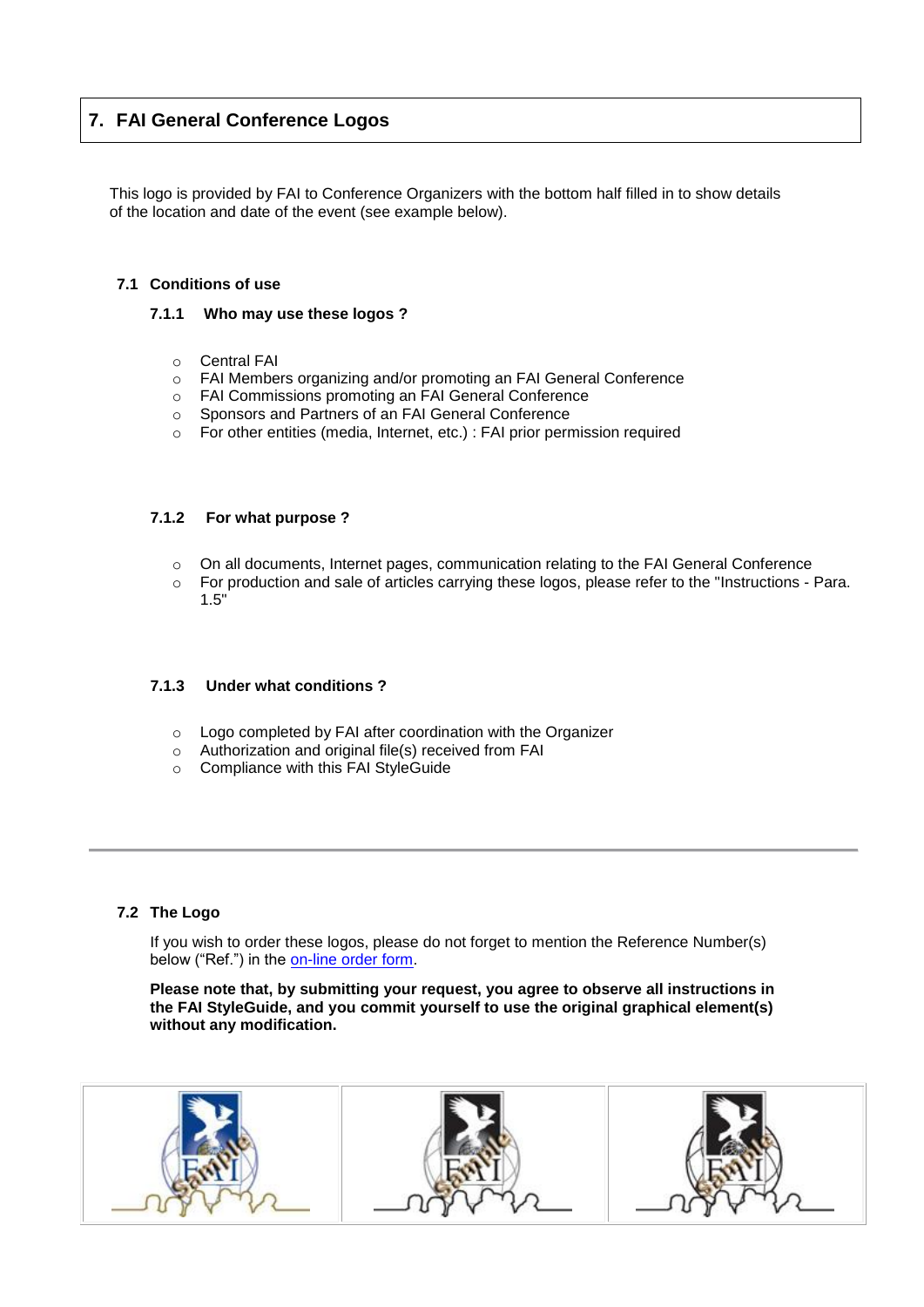| Ref.<br>logo_genconf_cmyk<br>logo_genconf_pantone           | Ref.<br>logo_genconf_noirblanc | Ref.<br>logo_genconf_trait |
|-------------------------------------------------------------|--------------------------------|----------------------------|
| <b>Example</b>                                              |                                |                            |
| 1st FAI<br><b>GENERAL CONFERENCE</b><br><b>RHODES, 2007</b> |                                |                            |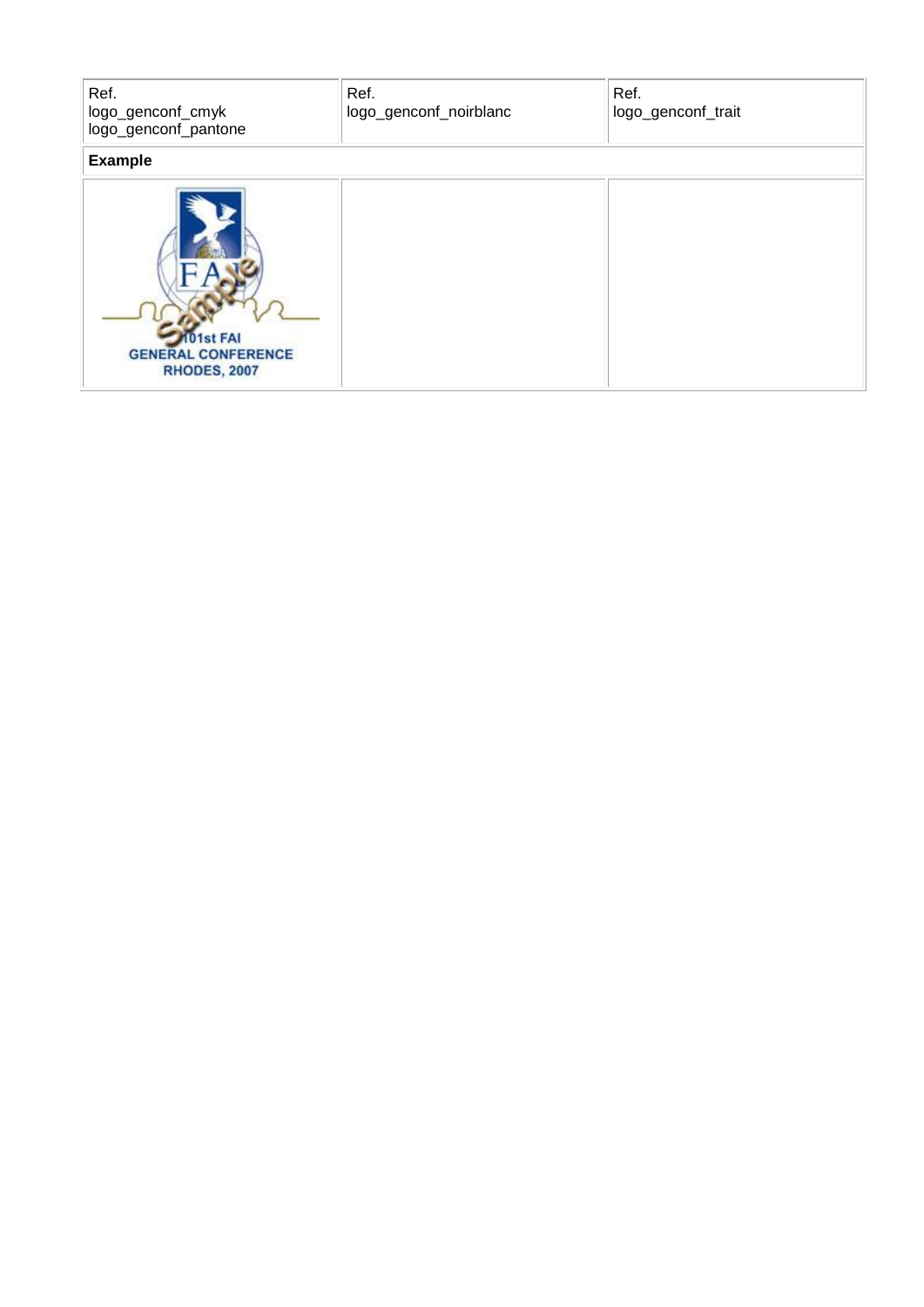# **8. Miscellaneous Logos**

#### **8.1 FAI Corporate Patrons Logos**

The FAI Corporate Patrons Scheme allows FAI to give recognition to companies and other institutions such as research institutes, that wish to support FAI and the federation's aims and objectives as detailed in [FAI Statutes,](http://www.fai.org/fai-documents) para. 1.2.

Companies or institutions interested in the FAI Corporate Patrons Scheme are invited to consult Chapter 16 of the FAI [By-Laws,](http://www.fai.org/fai-documents) and to contact FAI by [e-mail](http://www.fai.org/contact-us) or phone (+41 21 345 10 70).

#### **8.1.1 Conditions of use**

#### **8.1.1.1 Who may use these logos ?**

- o Central FAI
- o FAI Members and Commissions promoting the FAI Corporate Patrons Scheme
- $\circ$  Companies and Institutions having a current status of FAI Corporate Patron
- o For other entities (media, Internet, etc.) : FAI prior permission required

#### **8.1.1.2 For what purpose ?**

- $\circ$  On all documents, Internet pages and communication promoting the FAI Corporate Patrons Scheme
- o On all documents, Internet pages, plates and other promotional material published by a current FAI Corporate Patron
- $\circ$  On aircraft, aircraft parts or vehicles owned and/or operated by a current FAI Corporate Patron
- $\circ$  For production and sale of articles carrying these logos, please refer to the "Instructions Para. 1.5"

#### **8.1.1.3 Under what conditions ?**

- o Authorization and original file(s) received from FAI
- o Compliance with this FAI StyleGuide

#### **8.1.2 The Logos**

If you wish to order these logos, please do not forget to mention the Reference Number(s) below ("Ref.") in the [on-line order form.](http://www.fai.org/about-fai/fai-branding/57-fai/34923-order-form-for-fai-logos)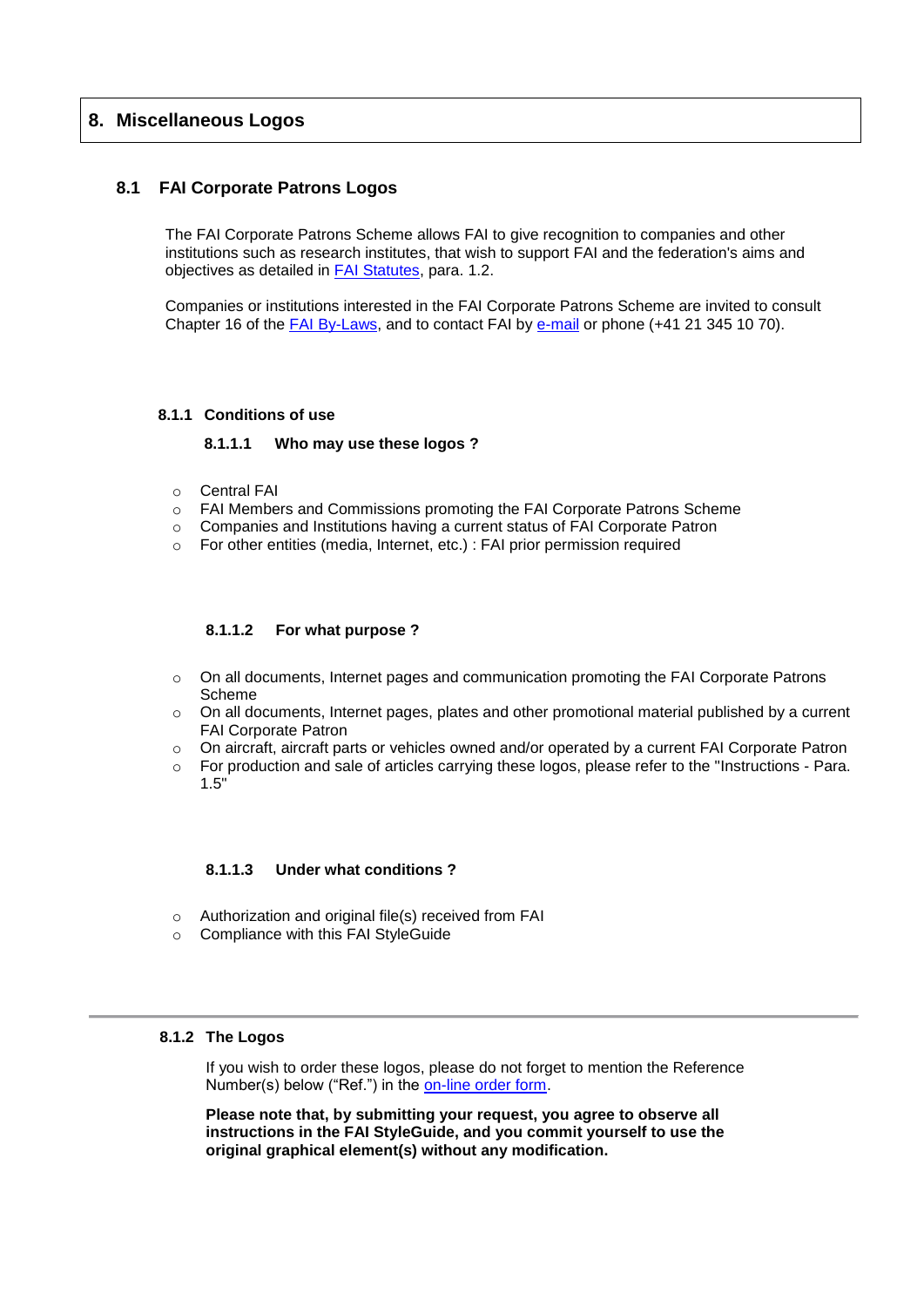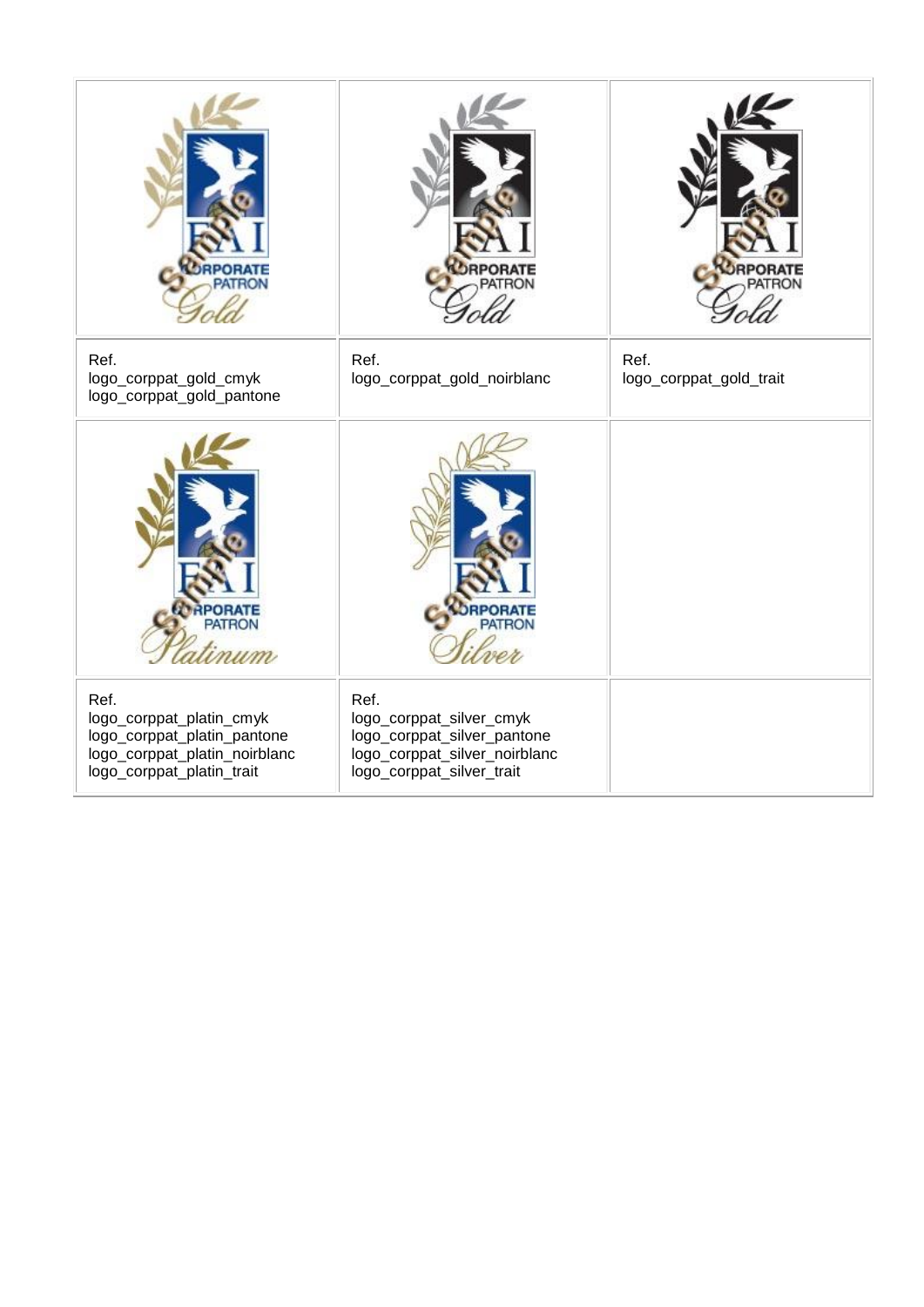# **8.2 FAI Approved Logo**

This logo may be used by FAI partner companies to designate and promote services and/or products approved/recognized by FAI such as, for example, GPS loggers, navigational charts, clothes, etc.

Companies interested in entering into partnership with FAI are invited to contact FAI by [e-mail](http://www.fai.org/contact-us) or phone (+41 21 345 10 70).

#### **8.2.1 Conditions of use**

#### **8.2.1.1 Who may use these logos ?**

- o Central FAI
- o FAI Partner Companies promoting "FAI-approved" products and/or services
- o FAI Members and Commissions promoting "FAI-approved" products and/or services
- o For other entities (media, Internet, etc.) : FAI prior permission required

#### **8.2.1.2 For what purpose ?**

- o On all documents and Internet pages promoting "FAI-approved" products and services
- o On the "FAI-approved" products themselves

#### **8.2.1.3 Under what conditions ?**

- o "FAI-approval" received for the proposed products and/or services
- o Authorization and original file(s) received from FAI
- o Compliance with this FAI StyleGuide

#### **8.2.2 The Logo**

If you wish to order these logos, please do not forget to mention the Reference Number(s) below ("Ref.") in the [on-line order form.](http://www.fai.org/about-fai/fai-branding/57-fai/34923-order-form-for-fai-logos)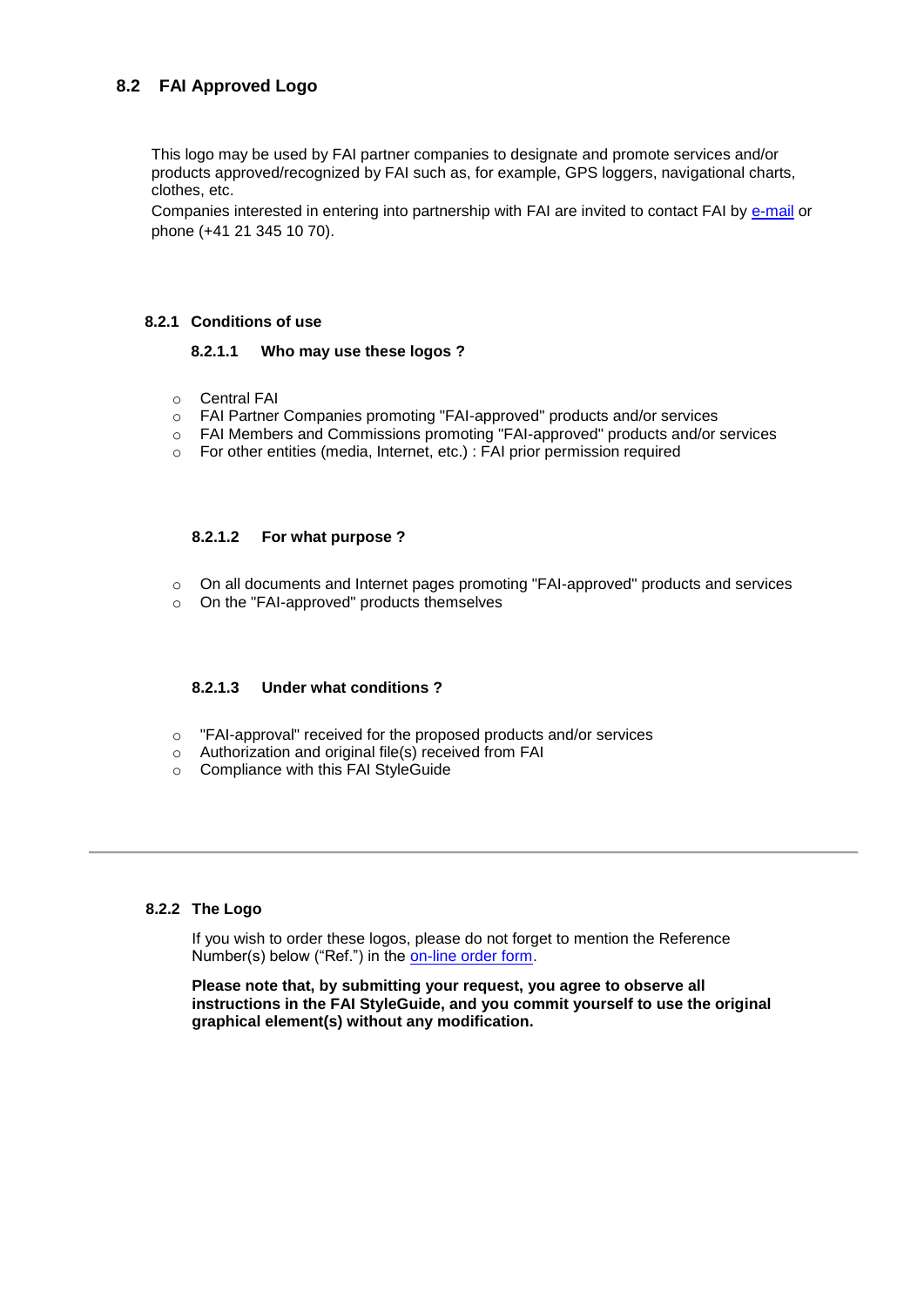

# **Contact Us**

# **For Further Information**

If you have any question or doubt concerning the use FAI Logos, please explain your request by [e-mail,](http://www.fai.org/contact-us) or directly by phone at +41 (0)21 345 10 70, and do not hesitate to send us a copy of the document/project with which you have problems.

#### **To order FAI Logos**

Please fill-in the [on-line order form.](http://www.fai.org/about-fai/fai-branding/57-fai/34923-order-form-for-fai-logos)